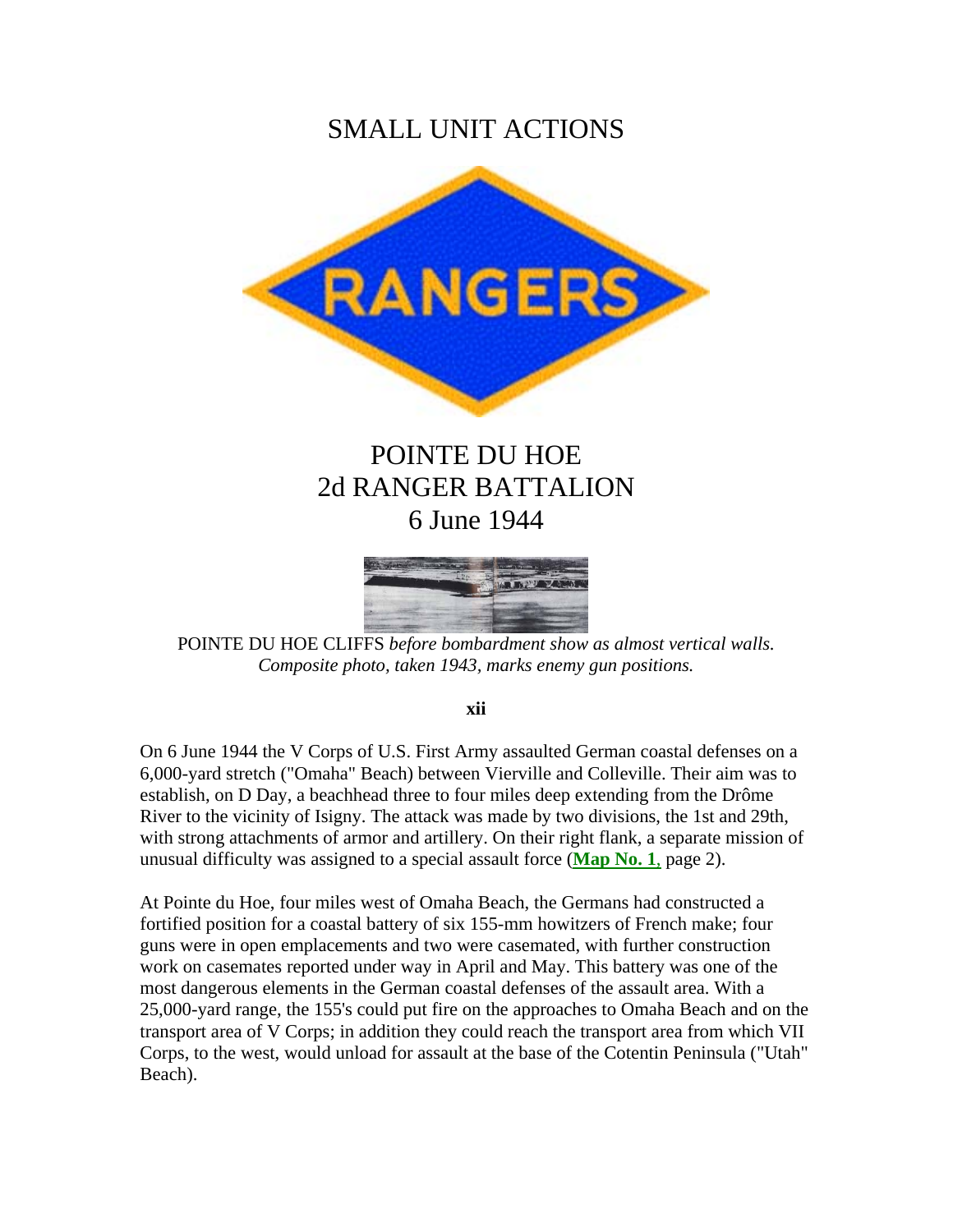The position at Pointe du Hoe was strongly protected from attack by sea. Between Grandcamp and the Omaha sector, the flat Norman tableland terminates abruptly in rocky cliffs. At Pointe du Hoe, these are 85 to 100 feet high, sheer to overhanging; be-



low them is a narrow strip of beach, without the slightest cover for assaulting troops. Aerial photographs indicated what was later confirmed by French civilians: that the enemy regarded the position as nearly impregnable from seaward attack and were more concerned with defending it against an enemy coming from inland. The battery was part of a self-contained fortress area, mined and wired on the landward side (**Map No. 2**, page 6). Its flanks were protected by two supporting smaller positions mounting machine guns and, on the west, an antiaircraft gun. These positions were sited to put enfilade fire on the beaches under the Point, and to aid its defense against any inland attack. Enemy troops at Pointe du Hoe were estimated at 125 infantry and 85 artillerymen, included in the sector of enemy coastal defenses, from the Vire to the Orne, held by the *716th Infantry Division*. This unit contained a high percentage of non-German troops, and was regarded as of limited fighting value. Elements of the *726th Infantry Regiment* held the sector from Vierville to Grandcamp, in which, because of the continuous stretch of cliffs, coastal strongpoints were widely spaced. Those nearest Pointe du Hoe were one mile distant on the west and two miles to the east. The Germans -had made no preparations to defend this part of the coast in depth. The *716th Division* was

**2** 

stretched thinly along 30 miles of shore; behind it, but believed 10 to 12 hours away, the *352d Infantry Division* in the St-Lô-Caumont area was the nearest mobile reserve.

The Ranger Group, attached to the 116th Infantry and commanded by Lt. Col. James E. Rudder, was given the mission of capturing Pointe du Hoe and neutralizing the dangerous German coastal battery. The Group was made up of two battalions: the 2d Rangers, under direct command of Colonel Rudder, and the 5th Rangers, under Lt. Col. Max F. Schneider. Three companies (D, E, and F) of the 2d Battalion were to land from the sea at H Hour and assault the cliff position at Pointe du Hoe. The main Ranger force (5th Battalion and Companies A and B of the 2d) would wait off shore for signal of success,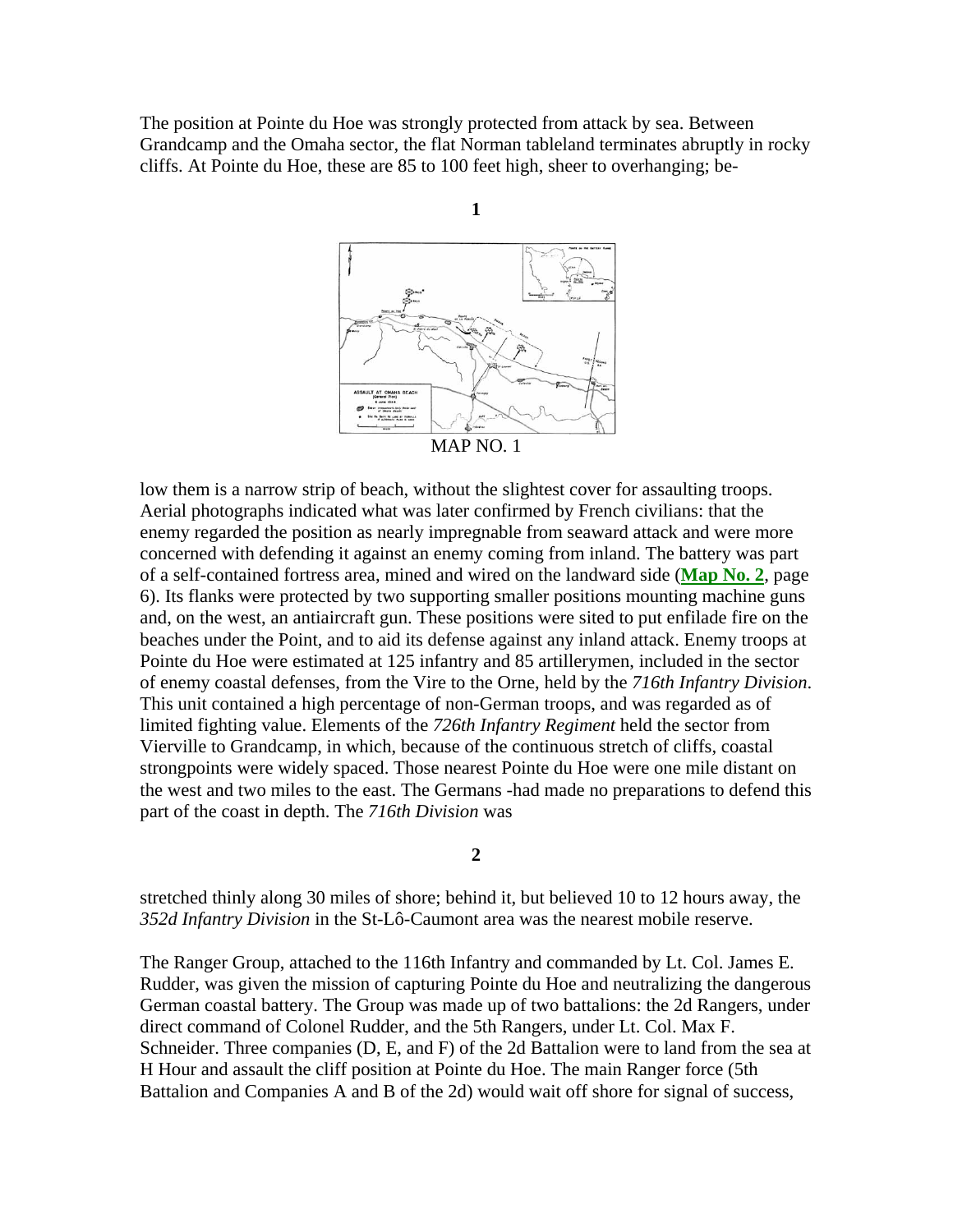then land at the Point. The Ranger Group would then move inland, cut the coastal highway connecting Grandcamp and Vierville, and await the arrival of the 116th Infantry from Vierville before pushing west toward Grandcamp and Maisy.

An alternate plan was ready if the support force of Rangers had not received word, by H+30, of success in the attack on the cliffs at Pointe du Hoe. In this event, the larger Ranger force would land on the western end of Omaha Beach (Vierville sector) behind the 116th Infantry and proceed overland toward the Point, avoiding all unnecessary action en route to its objective.

Company C, 2d Rangers, had a separate mission of its own at Omaha Beach. It was ordered to land with the first assault wave of the 116th and knock out German strongpoints near Pointe de la Percée, immediately flanking the Omaha landing beaches.

Special attention was given the Pointe du Hoe battery in the preparatory air and naval bombardments. As early as 15 April, medium bombers of the Ninth Air Force had begun attacks to soften up the position and to slow enemy efforts to construct further casemates. In order not to tip off the invasion plans, these early attacks could not be made too often and were combined with wide-ranging missions directed at other points on the French coast from Brittany to Belgium. On 22 May and 4 June, Ninth Air Force bombers struck again and on the night of



**3**

5/6 June RAF heavies included the Point in a major attack on batteries along the whole invasion coast. Naval bombardment of the Omaha sector and its flanks began at 0550 on 6 June; particular attention, especially by the main batteries of the battleship *Texas* (14 inch guns), was paid to Pointe du Hoe in this fire. At H-20 minutes (0610), 18 medium bombers of the Ninth Air Force made a last strike on the Point.

At H Hour, 0630, the three companies of the 2d Rangers, led by Colonel Rudder, were scheduled to touch down at the foot of the cliffs and deliver their assault. They totaled about 225 men, $\frac{1}{1}$  including a headquarters detachment.

# *Assault Plans*

The three companies selected for the mission at Pointe du Hoe had received intensive training and had developed special equipment for the operation. During April and May, at Swanage on the Isle of Wight, the personnel had been conditioned by hard practice in rope and ladder work on cliff s like those of the French coast, combined with landing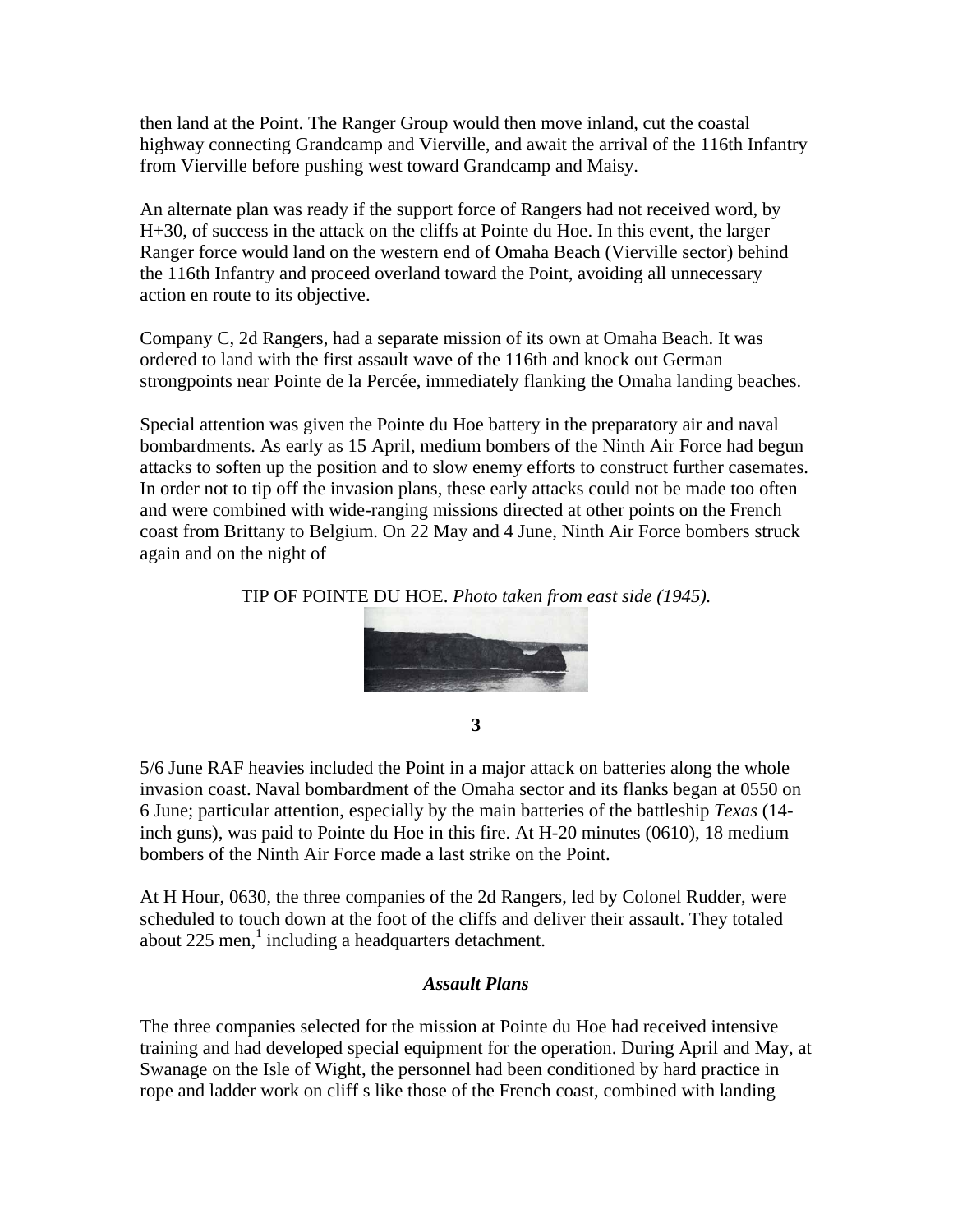exercises in difficult waters. Personnel of British Commando units gave all possible help, based on their experience in coastal raids. As a result of experiment with all types of equipment for escalade, main reliance was placed on ropes to be carried over the cliff tops by rockets; in addition, the assault wave would take along extension ladders. British landing craft (LCA's) with British crews were used both in the training and in the actual operation.

Ten LCA's would be sufficient to boat the three small Ranger companies and headquarters party, including signal and medical personnel, with an average of 21-22 men on a craft. Each LCA was fitted with three pairs of rocket mounts, at bow, amidship, and stern, wired so that they could be fired in series of pairs from one control point at the stern. Plain H -inch ropes were carried by one pair of rockets, affixed to the rocket's base by a connecting wire. A second pair was rigged for rope of the same size fitted with toggles, small wooden crossbars a few inches long inserted at about one-foot intervals (see illustration, page 13) ; the third pair of rockets was attached to light rope ladders with rungs every two feet. The rockets were headed by grapnels. The rope or ladder for each rocket was coiled in a box directly behind the rocket mount. Each craft carried, in addition to the six mounted rockets, a pair of small, hand-projector-type rockets attached to plain ropes. These could be easily carried ashore if necessary.

Extension ladders were of two types. One, carried by each LCA, consisted of 112 feet of tubular-steel, 4-foot sections weighing 4 pounds each; these ladders were partly assembled in advance in 16-foot lengths. For mounting the whole ladder in escalade work, a man would climb to the top of a length, haul up and attach the next 16-foot section, and repeat this process until the necessary height was reached. As a final auxiliary for climbing, four dukws would come in close behind the first wave, each carrying a 100-foot extension ladder, fire-department type, with three folding sections. Two Lewis machine guns were mounted at the top of each

1. The Ranger companies averaged 65 men.

**4** 

of these ladders, which would be particularly useful for getting up supplies.

Speed was essential for this operation, and the small assault force was equipped for shock action of limited duration, with a minimum load of supplies and weapons. Dressed in fatigue uniform, each Ranger carried a D-bar for rations, two grenades, and his weapon, normally the M-1 rifle. A few of the men selected for going first up the ropes carried pistols or carbines. Heavier weapons were limited to four BAR's and two light mortars per company. Ten thermite. grenades, for demolition, were distributed within each company. Two supply boats (LCA's) would come in a few minutes after the assault wave, with packs, extra rations and ammunition, two 81 -mm mortars, demolitions, and equipment for hauling supplies up the cliff.

The tactical plan provided for Companies E and F to assault on the east side of the Point, and Company D on the west (**Map No. 2**, page 6). On reaching the cliff top, each boat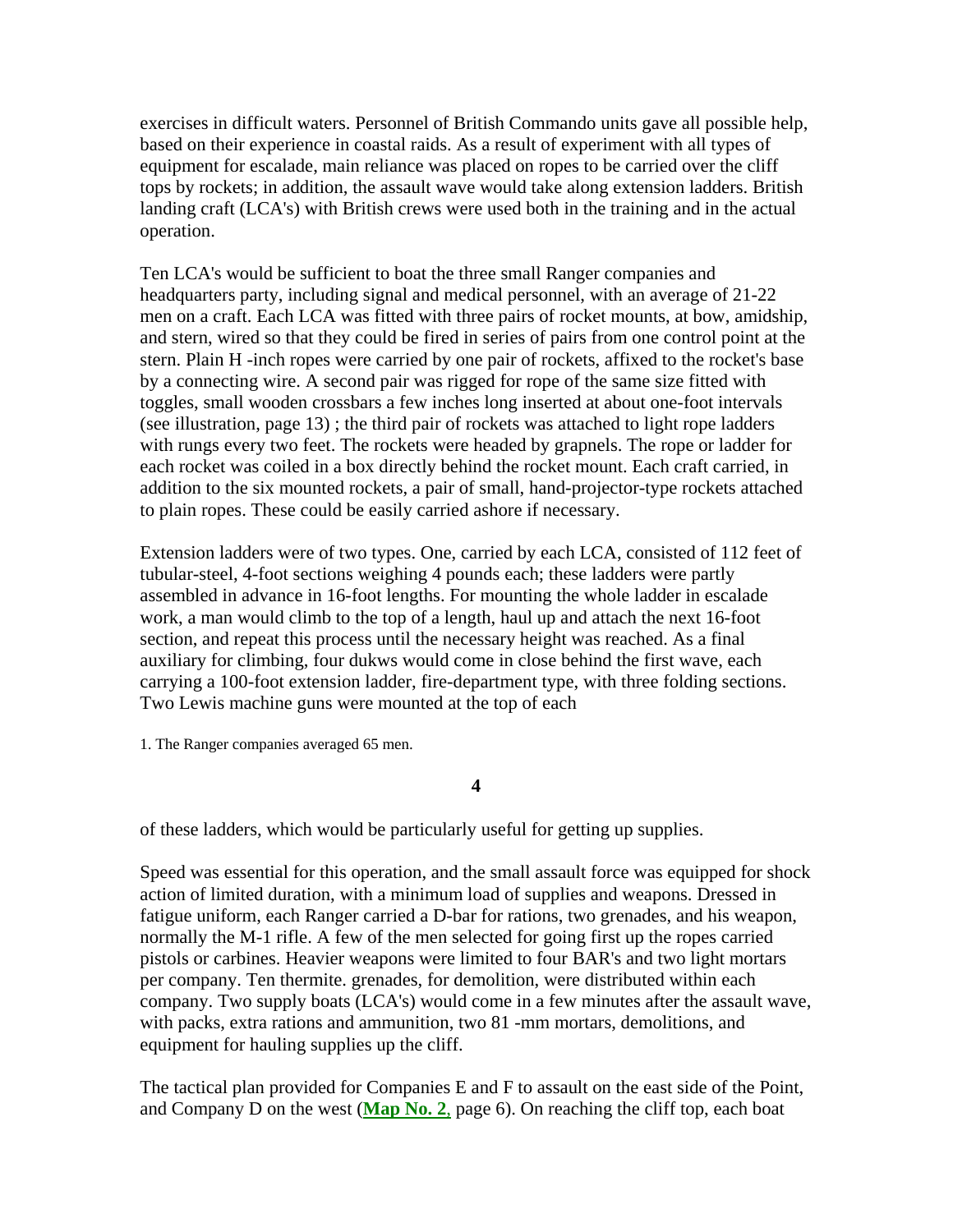team had a series of specific objectives, beginning with the gun emplacements and other fortifications on the Point. With these first objectives taken, most of the force was to push out immediately to the south, reach the coastal highway which was a main communications lateral for German defenses of the Grandcamp-Vierville coast, and hold a position controlling that road to the west until the arrival of the 116th Infantry from Vierville. If the assault at Omaha went according to schedule, the 116th would be at Pointe du Hoe before noon. Long before then, the main body of Rangers (eight companies) should have followed in at the Point to strengthen the foothold won by the initial assault.

As a final feature of the plans, fire support after the landing would be available on call from supporting naval craft and from artillery landing after 0800 near Vierville. A Naval Shore Fire Control Party (12 men) and a forward observer of the 58th Armored Field Artillery Battalion were attached to Colonel Rudder's headquarters, which was distributed among the four LCA's carrying Company E.

#### *The Landing*

D-Day weather was unfavorable for a landing assault, with rough seas that imperiled small landing craft during their approach to the beaches. Early visibility along the coast was poor, and an eastward-setting tidal current helped to produce errors in navigation. The results, on the Omaha Beach sectors, were delays in reaching shore and enough mislanding of assault craft to interfere seriously with the early schedule for the attack. The Ranger force did not escape these difficulties.

Shortly after leaving their transports (the LSI's *Ben Machree* and *Amsterdam*), the craft began to suffer from the results of the heavy going.<sup>1</sup> Eight miles from shore LCA 860, carrying Capt. Harold K. Slater and 20 men of Company D, swamped in the 4-foot choppy waves. The personnel were picked up by rescue craft and carried to England, eventually to rejoin their unit on

1. The LCA's had been designed with shallow draft and for relatively slow speeds; under D-Day conditions they proved less seaworthy than the LCVP's, although their draft permitted them to make drier landing.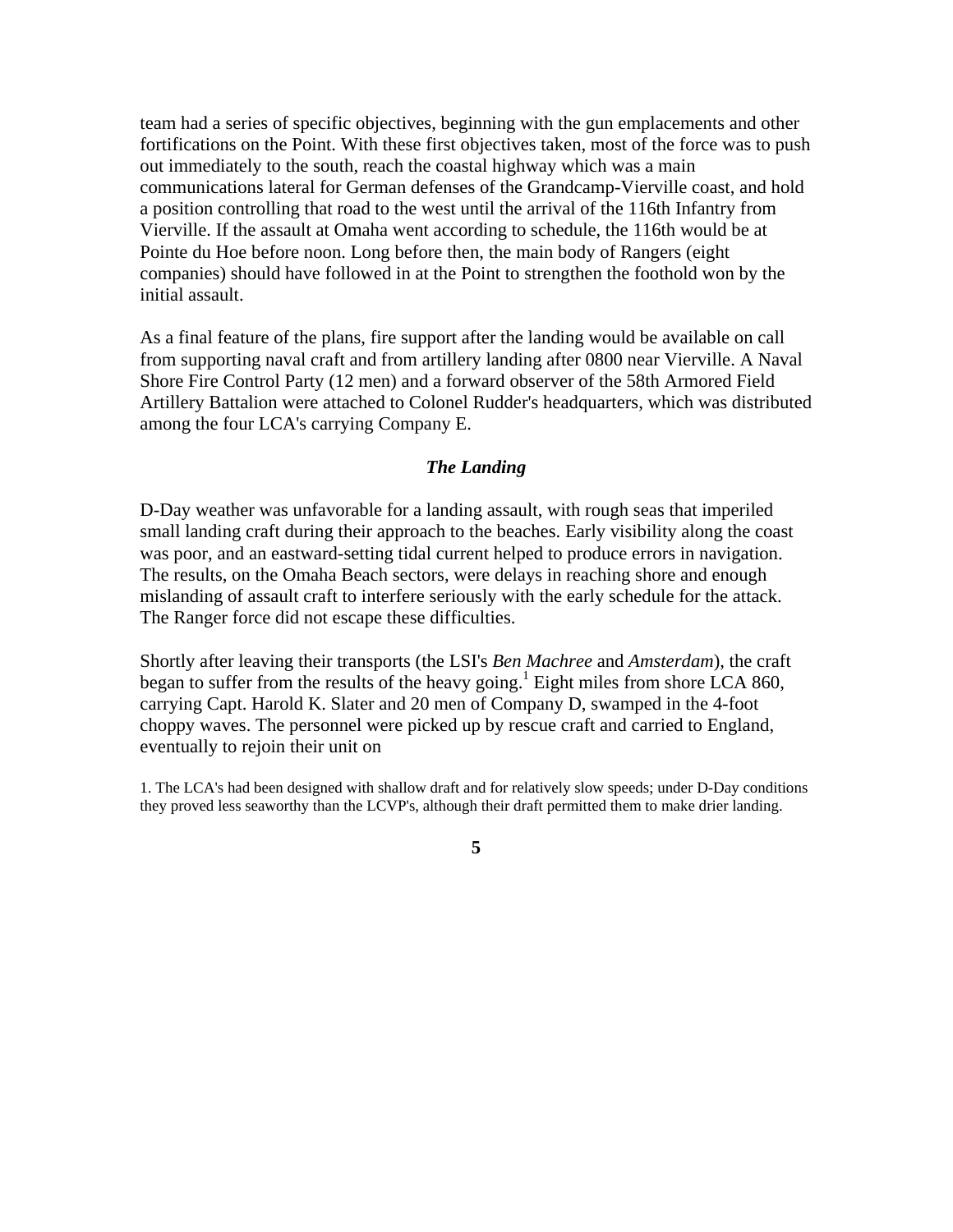

MAP NO. 2

**6** 

D+ 19. Ten minutes later one of the supply craft sank, with only one survivor. The other supply craft was soon in trouble and had to jettison all the packs of Companies D and E in order to stay afloat. The other craft survived, with varying degrees of trouble; several shipped so much water that the men had to ball with their helmets to help the pumps. From the start, all the Rangers were soaked with spray. In one respect they enjoyed exceptional luck: there were very few cases of seasickness, in contrast to the general record at Omaha. Despite being wet, cold, and cramped by the three-hour trip, personnel of the three Ranger companies reached the shore in good shape for immediate and strenuous action. The most serious effect of the wetting was to soak the climbing ropes and rope ladders, making them heavier.

The leading group of nine surviving LCA's kept good formation, in a double column ready to fan out as they neared shore. Unfortunately, the guide craft lost its bearings as the coast line came in sight, and headed straight for Pointe de la Percée, three miles east of the target. When Colonel Rudder, in the lead LCA, realized the error he intervened and turned the column westward. But the damage had been done. The mistake cost more than 30 minutes in reaching Pointe du Hoe; instead of landing at H Hour, the first Ranger craft touched down about H+38, a delay that determined the whole course of action at the Point for the next two days. The main Ranger flotilla, eight companies strong, was following in from the transports, watching anxiously for the signal of success at Pointe du Hoe (two successive flares shot by 60-mm mortars). By 0700, if no message or signal had come, Colonel Schneider's force was scheduled to adopt the alternate plan of action and land at the Vierville beach. They waited ten minutes beyond the time limit and then received by radio the code word TILT, prearranged signal to follow the alternative plan.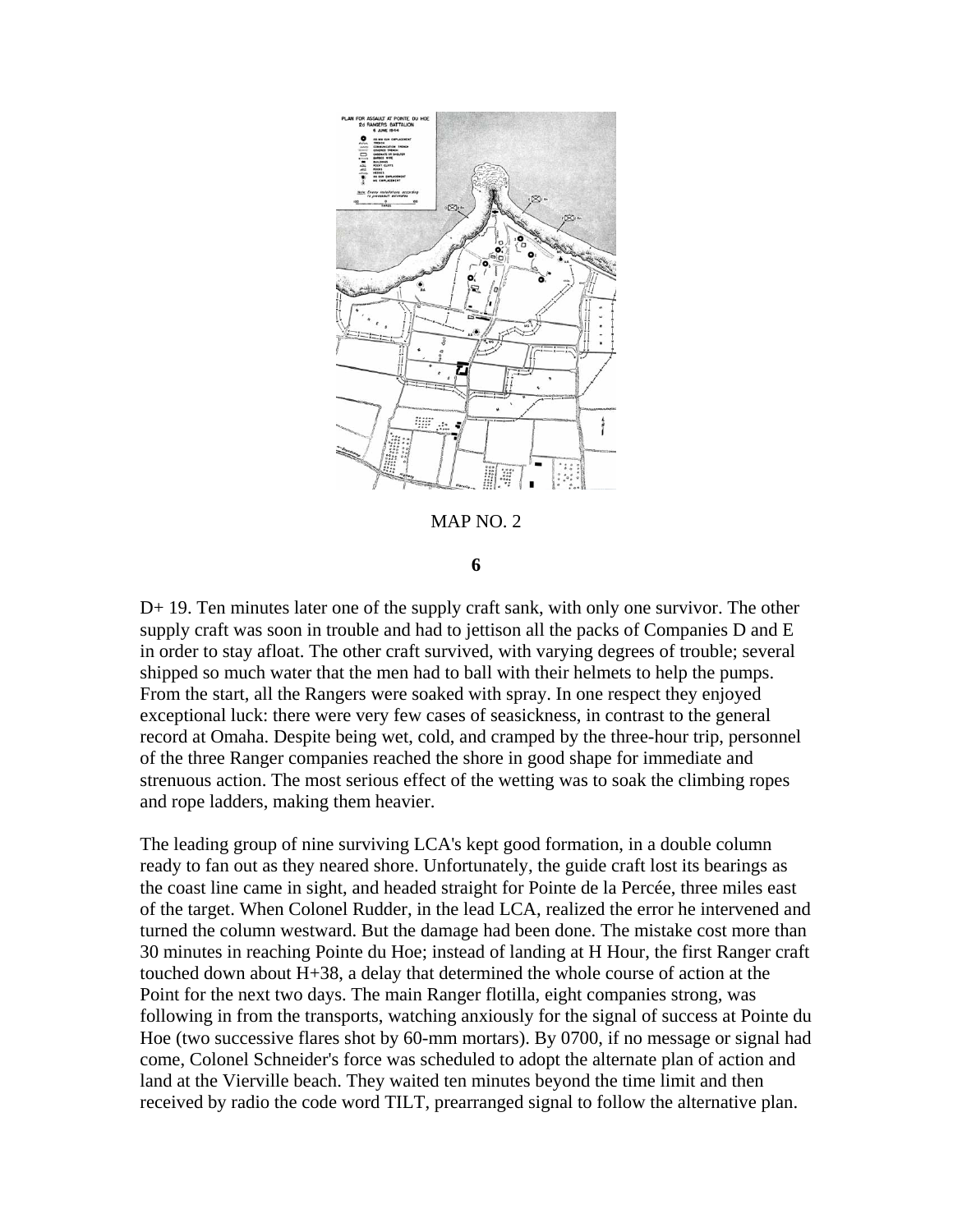So Colonel Schneider turned in toward Vierville, where the 5th Rangers and A and B of the 2d landed at 0745. Pending the outcome at Omaha Beach, and the success of Colonel Schneider's force in fighting cross country to the Point, Colonel Rudder's three companies would fight alone.

The error in direction had further consequences. The correction headed Colonel Rudder's column of LCA's back toward Pointe du Hoe, but now on a westerly course, roughly paralleling the cliff s and only a few hundred yards offshore. The flotilla thus had to run the gauntlet of fire from German strongpoints along three miles of coast. Fortunately these were few, and their fire was wild and intermittent. The only serious casualty was a dukw, hit by 20-mm fire as it neared the target area. Five of the nine men aboard were killed or wounded.

The plan for landings had to be changed as a result of the misdirected approach. Since the column of LCA's was now coming at the Point from east instead of north, Company D's craft would not be able to swing out of column and reach the west side of the promontory in time to assault with the other units. Therefore, to effect synchronized attack, the nine assault craft deployed and came in on line together at the east side (**Map No. 3**).

A final result of the delay was apparent as they reached the goal. Naval fire had halted just before H Hour, and the enemy on



WESTERN HALF OF FORTIFIED AREA, *photographed in February 1943 by aerial reconnaissance. The farm lane inland is the route followed by Company F group to reach the highway on D Day.*

Pointe du Hoe had 40 minutes to recover from the effects of the bombardment. As the LCA's neared the Point, they received scattered small-arms and automatic fire, and enemy troops were observed moving near the edge of the cliff. There was, however, no indication of artillery in action from the enemy positions.

At 0710, as the first craft were grounding under the cliffs, radio silence was broken to send Colonel Schneider the order for landing at Vierville. The message was acknowledged.

The small assault force was not entirely alone as it came in to a hostile shore. The British destroyer *Talybont*, which had taken part in the early bombardment of Pointe du Hoe at range of 2.7 miles, saw the flotilla heading in on a wrong course, and found it difficult to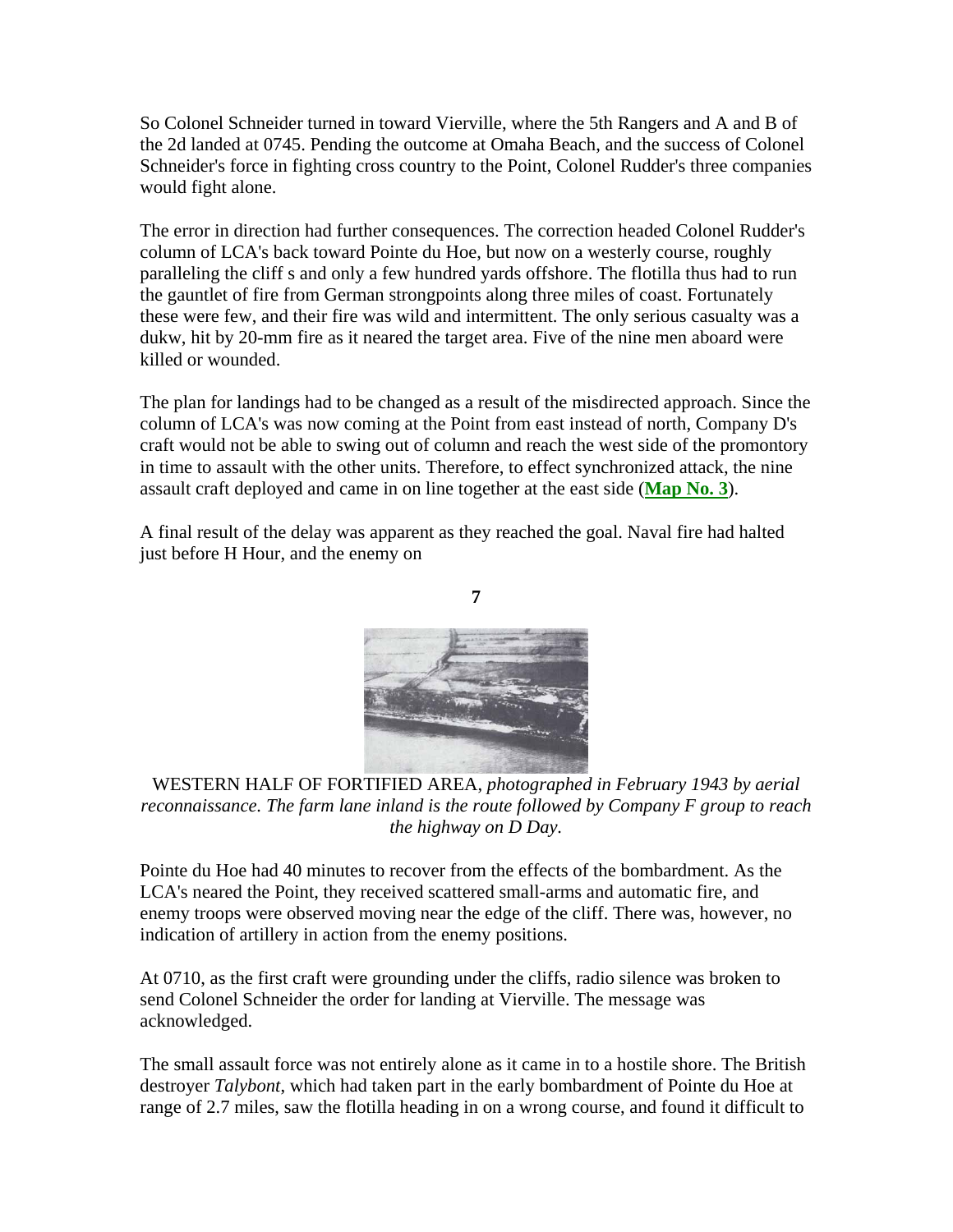understand, "as Texas' fall of shot on Pointe du Hoe was obvious." As the Rangers corrected course and came under fire from the cliff positions, the *Talybont* closed range and for 15 minutes (0645-0700) raked enemy firing positions with 4-inch and 2-pounder shells. Meantime, the U.S. destroyer *Satterlee*, 2,500 yards from Pointe du Hoe, could see enemy troops assembling on the cliff, and opened with main battery and machine-gun fire.

**8** 

## *The Cliff Assault*

The nine LCA's touched down on a front of about 500 yards, the right-hand craft just under the tip of Pointe du Hoe, and the others spaced fairly evenly. No great distance separated some -of the boat teams, but according to plan they went into action as separate units, each facing its particular problems of escalade and opposition.

In certain general respects, their problems were similar. The 30-yard strip of beach between water and cliff had been completely cratered by bombs. The craters were to handicap the unloading of men and supplies and were to render the dukws useless after landing, for these craft were nowhere able to cross the sand and get close enough to the cliff to reach it with their extension ladders. The cliff face showed extensive marks of the naval and air bombardment; huge chunks of the top had been torn out, forming

BOMB AND SHELL HOLES *in the narrow strip of rocky beach, at the foot of the cliffs, slowed the Rangers in getting to the shelter of the cliffs after landing. This photo, taken on D+1, shows a boat bringing in first supplies for the beleaguered Rangers.* 



**9** 

talus mounds at the base. A few grenades were thrown down or rolled over the edge as the first Rangers crossed the sand, and enemy small-arms fire came from scattered points along the cliff edge. Particularly dangerous was enfilade fire, including automatic weapons, from the German position on the left flank of the beach. Once at the foot of the cliff the Rangers were better off, for the piles of debris gave partial defilade from the flanking fires, and the enemy directly above would have to expose themselves in order to place observed fire or to aim their grenades.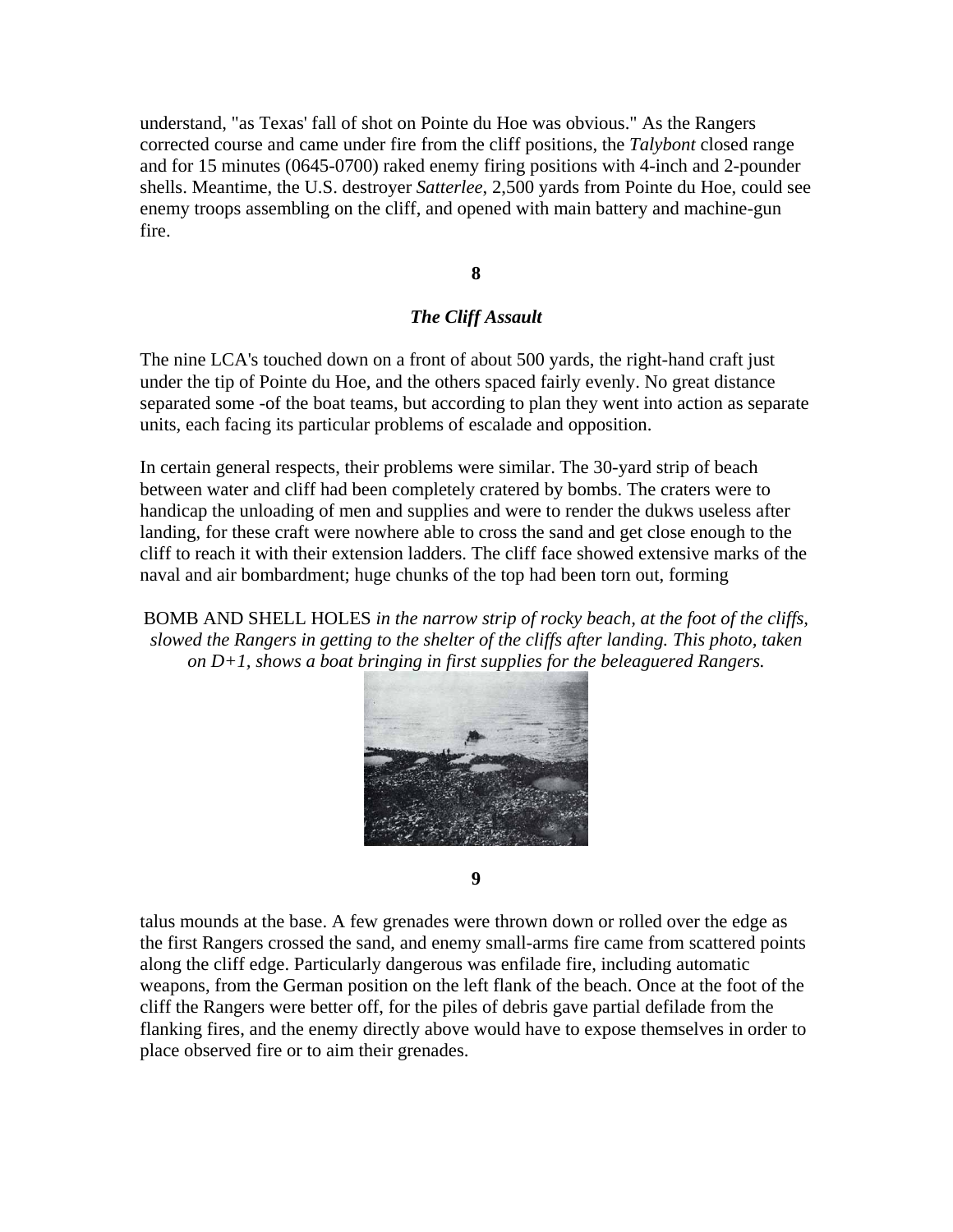Naval support came to the aid of the Rangers at this critical moment. The destroyer *Satterlee* watched the craft reach





**10** 

shore, and saw the enemy firing from the cliff above. The *Satterlee* immediately took the cliff tops under fire from its 5-inch guns and 40-mm machine guns. Fire control was excellent, despite attempts of enemy machine guns and a heavier gun to counter the destroyer's effort. Comdr. J. W. Marshall, commanding the *Satterlee*, believed this fire was decisive in enabling the Rangers to get up the cliff. However, his impression that the assault force "was pinned under the cliff and being rapidly cut to pieces by enemy fire" is not confirmed by the speed with which the escalade got under way, or by other details of the landing. Curiously enough, only three or four men out of 120 survivors interviewed remembered noticing naval fire after touchdown. One of these was Colonel Rudder, who "had the living hell scared out of him" by explosions which brought down a section of cliff just over his head, and which came from an unknown source. Both impressions—the Rangers', that there was no fire support worth mentioning, and the *Satterlee's*, that the Rangers were pinned down—are easily understandable under the circumstances of battle and the difficulties of observation. The probability is that the destroyer's fire on the cliff top, at the moment when the Rangers were starting their assault, did a great deal to prevent effective enemy opposition at the decisive moment.

In any event, the assault went forward without check. Ranger casualties on the beach totaled about 15, most of them from the raking fire to their left. In something less than ten minutes from landing, the first Ranger parties were getting over the cratered edges of the cliff top. The story of the boat teams will be given in order from right to left, roughly the order of landing.

*LCA 861*. Carrying a boat team of Company E, commanded by 1st Lt. Theodore E. Lapres, Jr., this craft grounded about 25 yards from the bottom of the cliff. Three or four Germans were standing on the cliff edge, shooting down at the craft. Rangers near the stern took these enemy under fire and drove them out of sight. At the instant of touchdown the rear pair of rockets was fired, then the other two pairs in succession. All the ropes fell short of the cliff edge, as a result of being thoroughly soaked. In some cases not more than half the length of rope or ladder was lifted from the containing box.

As the Rangers crossed the strip of cratered sand, grenades were thrown down from above them, or rolled over the cliff edge. These were of the "potato-masher" type, with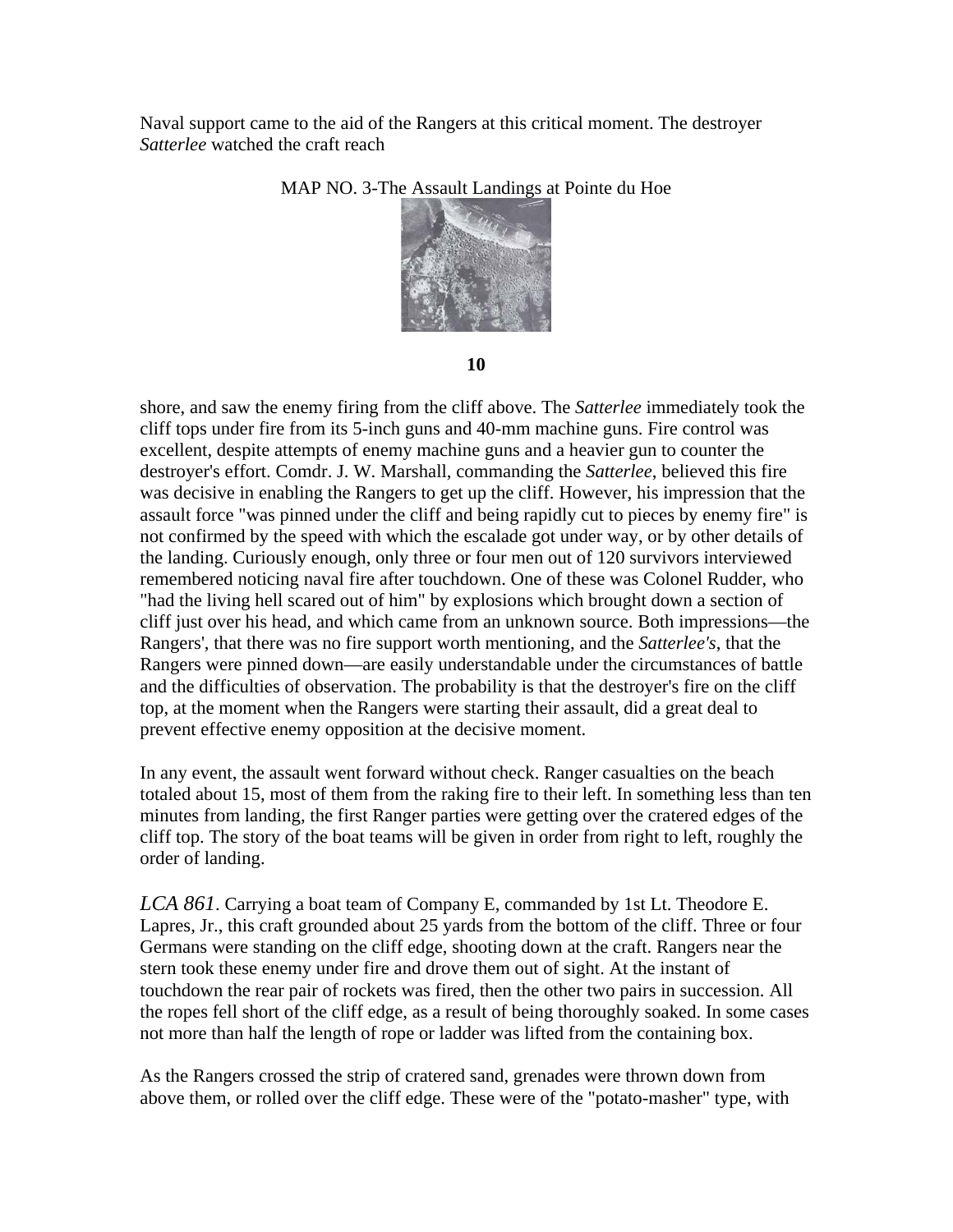heavy concussion effects but small fragmentation. They caused two casualties. The handrockets were carried ashore, and the first one was fired at 15 yards from the cliff. It went over the top and caught. Pfc. Harry W. Roberts started up the hand-line, bracing his feet against the 80-degree slope. He made about 25 feet; the rope slipped or was cut, and Roberts slithered down. The second rocket was fired and the grapnel caught. Roberts went up again, made the top (he estimated his climbing time at 40 seconds), and pulled into a small cratered niche just under the edge. As he arrived, the rope was cut. Roberts tied it to a picket. This pulled out under the weight of the next man, and the rope fell off the cliff, marooning Roberts. However, a 20-foot mound of clay knocked

#### **11**

off the cliff enabled Roberts' team to get far enough up the side to throw him a rope. This time he lay across it, and five men, including Lieutenant Lapres, came up. Roberts had not yet seen an enemy and had not been under fire. Without waiting for further arrivals, the six Rangers started for their objective, the heavily constructed OP at the north tip of the fortified area. About ten minutes had elapsed since touchdown.

Just after Lapres' group got up, a heavy explosion occurred above the rest of 861's team, waiting their turn on the rope. Pfc. Paul L. Medeiros was half buried under debris from the cliff. None of the men knew what caused the explosion, whether a naval shell, or the detonation of a German mine of a peculiar type found later at one or two places along the cliff edge. The enemy had hung naval shells (200-mm or larger) over the edge, attached by wire to a pull-type firing device and fitted with a short-delay time fuze.<sup>1</sup> The explosion had no effect on the escalade. Medeiros and four more Rangers came up quickly, found Roberts' party already gone and out of sight, and followed from the cliff edge toward the same objective. $2$ 

*LCA 862*. This craft, carrying 15 Rangers and NSFC personnel, landed about 100 yards left of the flank LCA. The men had no trouble in disembarking, but once on the sand they found themselves exposed to machine-gun fire from eastward of the landing area. One man was killed and one wounded by this fire; two more injured by grenade fragments.

The forward pair of rockets had been fired immediately on touchdown, followed by all four others together. One plain and two toggle ropes reached the top, but one toggle rope pulled out. Tech. 5 Victor J. Aguzzi, 1st Lt. Joseph E. Leagans (commanding the team), and S/Sgt. Joseph J. Cleaves went up the two remaining ropes, arrived at the top almost together, and fell into a convenient shell hole just beyond the edge. There they paused only long enough for two more men to join; then, following standard Ranger tactics, the five moved off without waiting for the rest of the team, who came up a few minutes later.

*LCA 888*. Colonel Rudder's craft, first to hit the beach, had 15 men of Company E and 6 headquarters personnel, including Lt. J. W. Eikner, communications officer. A few enemy troops were seen on the cliff edge as the LCA neared shore, but, when Sgt. Dominick B. Boggetto shot one German off the edge with a BAR, the others disappeared. The Rangers had trouble in getting through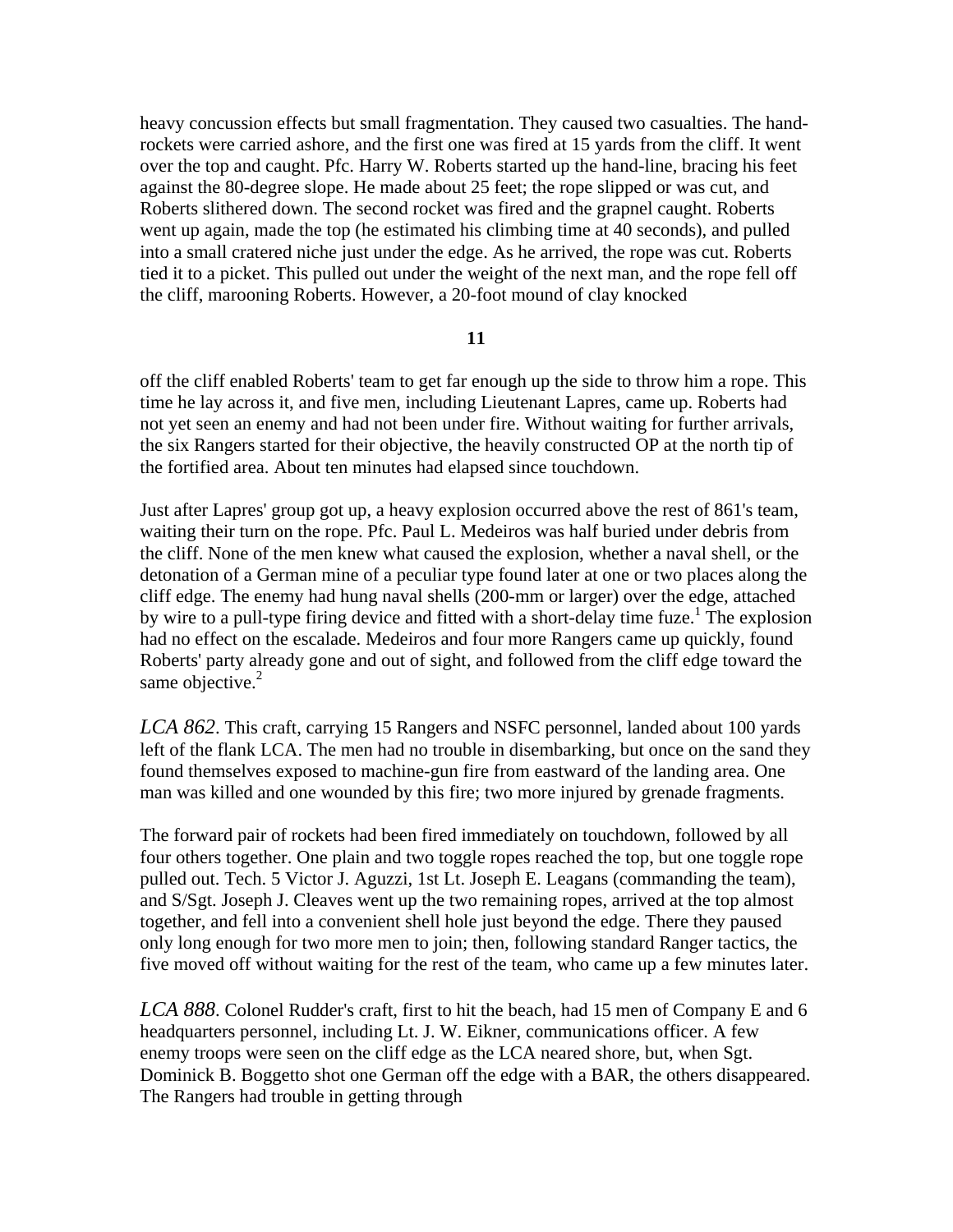1. If, as French civilians later reported, many such shells had been hung, they were probably neutralized by naval fire. No other Ranger party saw them. They may have been planned for dropping to the beach rather than for explosion at the cliff edge.

2. The photograph on page 13, taken a year later, shows the cliff at the point where 861's men climbed. Two ropes, one of them a ladder type, are still in place. This suggests that later climbers brought up a rope ladder to supplement the first rope, but the point cannot be settled by available evidence.

#### **12**

LAST LAP OF THE CLIMB. *This may be the area where the men from LCA 888 managed to get up by use of an extension ladder, placed on a great mound of debris knocked out of cliff top. This photo was probably taken on D+2, when route was being used for supplies. A toggle rope and two plain ropes are seen below ladder.*



**13** 

the beach craters; neck deep in water, they found it hard to climb out because of the slick clay bottom. A few grenades came over the cliff without causing casualties.

The rockets were fired in series, at 35 yards from the cliff base. None of the waterlogged ropes reached the top. When two Rangers, best of the group at free-climbing, tried to work up the smashed cliff face without ropes, they were balked by the slippery clay surface, which gave way too easily to permit knife-holds. Bombs or shells had brought down a mass of wet clay from the cliff top, forming a mound 35 to 40 feet high against the cliff. A 16-foot section of the extension ladder, with a toggle rope attached, was carried to the top of the mound and set up. A Ranger climbed the ladder, cut a foothold in the cliff, and stood in this to hold the ladder while a second man climbed it for another 16 feet. The top man repeated the process, and this time Tech. 5 George J. Putzek reached the edge. Lying flat, with the ladder on his arms, he held on while a man below climbed the toggle rope, then the ladder.

From there on it was easy. As the first men up moved a few yards from the cliff edge to protect the climbers, they found plenty of cover in bomb craters, and no sign of an enemy. In 15 minutes from landing, all the Company E men from LCA 888 were up and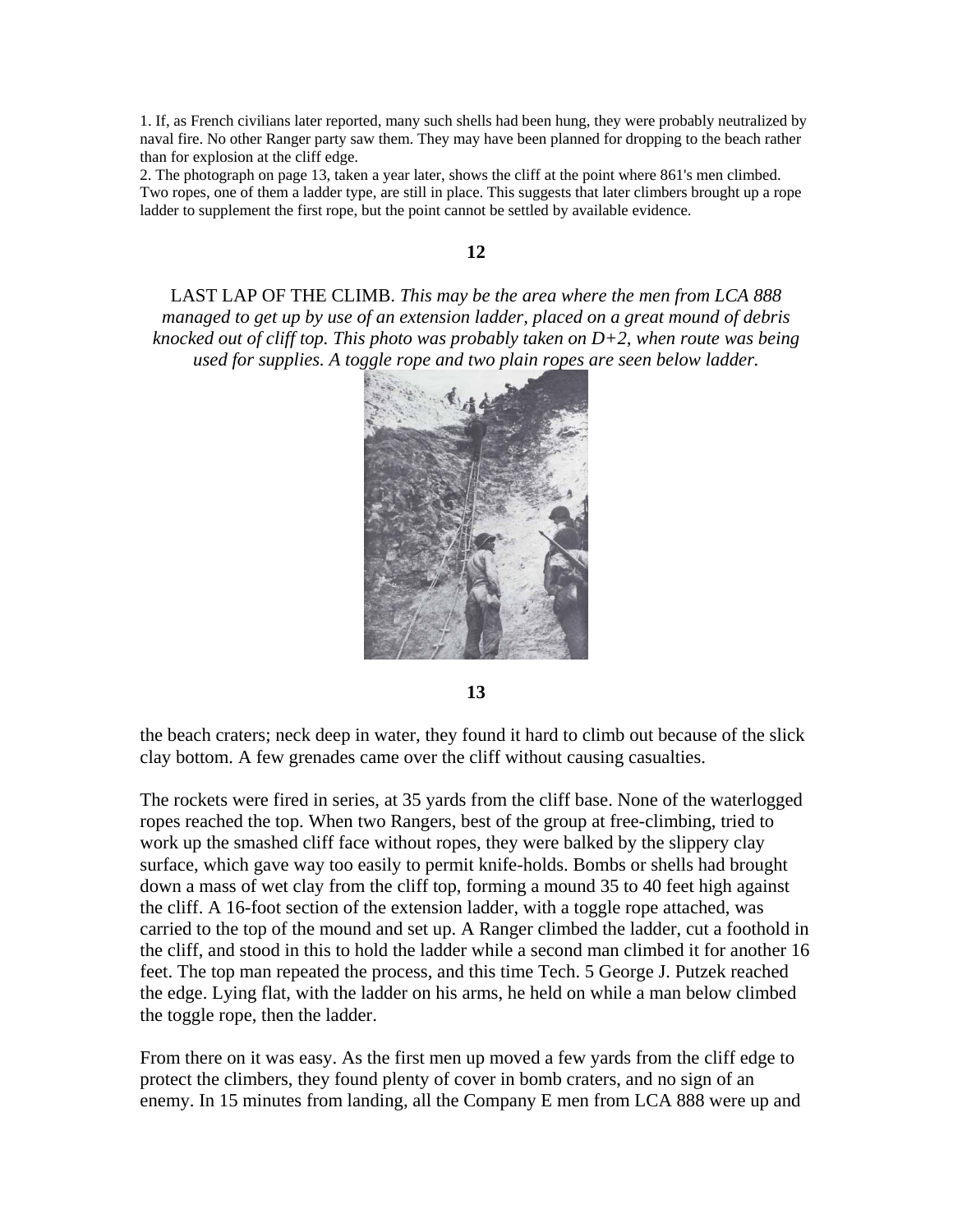ready to move on. Colonel Rudder and headquarters personnel remained for the moment below, finding shelter from enfilade fire in a shallow cave at the bottom of the cliff. By 0725, 1st Lt. James W. Eikner had his equipment set up and flashed word by SCR 300 that Colonel Rudder's force had landed. Five minutes later he sent out the code word indicating "men up the cliff"; the "Roger" that receipted for this message, again on SCR 300, was Eikner's last communication of D Day on the Ranger command net. When he sent the message PRAISE THE LORD ("all men up cliff") at 0745, no response was forthcoming.

*LCA 722*. Twenty yards left of Colonel Rudder's craft, LCA 722 hit shore with IS Company E Rangers, 5 headquarters men, a *Stars and Stripes* photographer, and a Commando officer who had assisted the Rangers in training. Touchdown was made at the edge of a crater, and the men could not avoid it in debarking. Enemy grenades were ineffectual, and the craters and debris on the beach gave sufficient cover from enfilading fire from the left. The only casualty was Pfc. John J. Sillman, wounded three times as the craft came in, hit twice on the beach, and destined to survive. A good deal of assorted equipment came on this craft, including the SCR 284, two pigeons, a 60-mm mortar with ammunition, and some demolitions. All were got ashore without loss, though it took maneuvering to avoid the deep water in the crater. Tech. 4 C. S. Parker and two other communications men hefted the big radio set on a pack board, and managed to get it in and working before the first climbers from 722 reached the top.

The rockets had been fired just before landing. One ladder and one plain rope got up and held (LCA 722 had experienced no trouble with water, and the ropes were comparatively dry). The single rope lay in a slight crevice, but the ladder came down on

### **14**

an overhang where it seemed exposed to the flanking fire and would be hard to climb. Tech. 5 Edward P. Smith tried the plain rope and found he could easily "walk it up." On top three or four minutes after landing, he saw a group of Germans to his right throwing grenades over the cliff. Sgt. Hayward A. Robey joined Smith with a BAR. Robey lay in a shallow niche at the cliff edge and sprayed the grenadiers with 40 or 50 rounds, fast fire. Three of the enemy dropped and the rest disappeared into shelters. Pfc. Frank H. Peterson, lightly wounded on the beach by a grenade, joined up and the three Rangers went off on their mission without waiting for the next climbers.

The mortar section in this boat team remained below, according to plan, with the purpose of setting up their 60-mm on the beach to deliver supporting fires. But the beach was too exposed to make this practicable, and time was consumed in getting ammunition from the one surviving supply craft. About 0745 the mortar team went on top without having yet fired.

*LCA 668*. Company D's craft had been scheduled to land on the west side of the Point. As a result of the change in angle of approach, the two surviving LCA's came in to the left of Company E, and in the center of the Ranger line.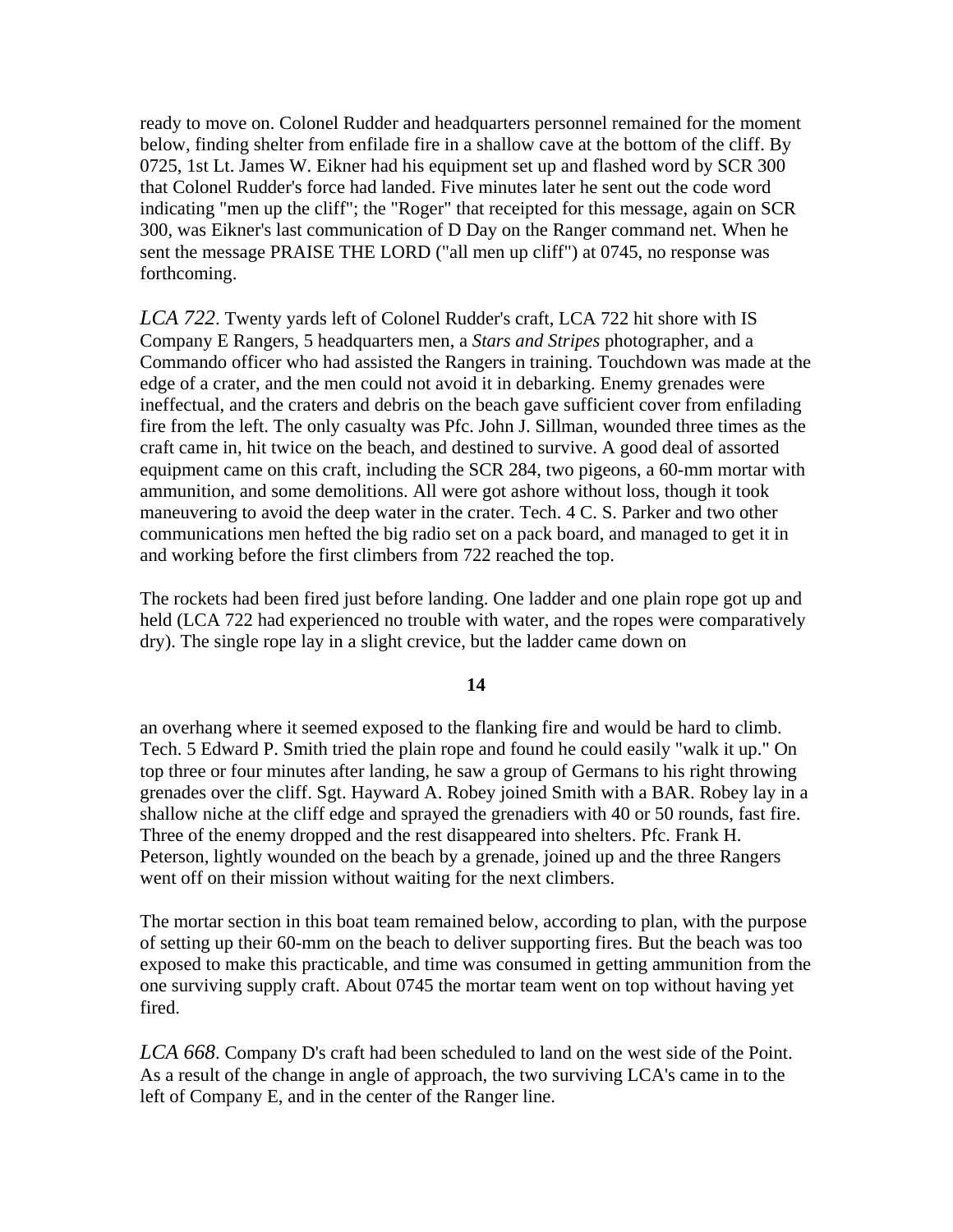LCA 668 grounded short of the beach strip, as a result of boulders knocked from the cliff by bombardment. The men had to swim in about 20 feet. While 1st Sgt. Leonard G. Lomell was bringing in a box of rope and a hand-projector rocket, he was wounded in the side by a machine-gun bullet but reached shore and kept going. Despite the unusual distance from the cliff, and the very wet ropes, three rockets had carried the cliff edge with a toggle rope and the two rope ladders. However, the grapnels on the ladders just made the top; since the lead rope connecting grapnels with the top of the ladders was 40 feet long, the Rangers had, in effect, two plain ropes and a toggle. Sergeant Lomell put his best climber on the toggle while he tried one of the ladders. All ropes were on an overhang, and only the toggle line proved practicable. Even on it, climbing would be slow, so Lomell called for the extension ladders. Picking a spot high on the talus, his men found that one 16-foot section added to a 20-foot section reached the top of the vertical stretch, beyond which a slide of debris had reduced the slope enough to make it negotiable without ropes. Two men had got up by the toggle rope; the rest used the ladder and made the top quickly. Grenades caused some annoyance until the first men up could cover the rest of the party. Twelve men moved off from the edge with Sergeant Lomell and 1st Lt. George F. Kerchner.

*LCA 858*. Shipping enough water all the way in to keep the Rangers busy, this craft nevertheless kept up fairly well and was only a minute or two behind the others at the beach. The men were put out into a crater and went over their heads in muddy water. Despite the wetting, a bazooka was the only piece of equipment put out of action. Three men were hit by machine-gun fire from the east flank.

The rockets were fired in series, the plain ropes first. All the ropes were wet, and

#### **15**

only one hand-line got over the cliff. It lay in a crevice that would give some protection from enemy flanking fire, but the direct approach to the foot of the rope was exposed. The Company D Rangers worked their way to the rope through the piles of debris at the cliff base. While one man helped the wounded get to Colonel Rudder's CP, where the medics had set up, all the party went up this one rope and found it not too hard going. They could get footholds in the cliff face, and a big crater reduced the steepness of the climb near the top. The group was up within 15 minutes. As in most other cases, the first few men on top had moved off together, and the boat team did not operate as a unit after the escalade.

*LCA 887*. As a result of Company D's unscheduled landing in the center of the line of craft, the three LCA's carrying Company F were crowded eastward, all of them touching down beyond the area originally assigned them. Few of the Rangers realized this at the time.

LCA 887 had not been much bothered by either water or enemy action on the trip in. The craft grounded five yards out from dry beach, and the shorter men got a ducking in the inevitable crater. No equipment trouble resulted; even Sgt. William L. Petty's BAR, wet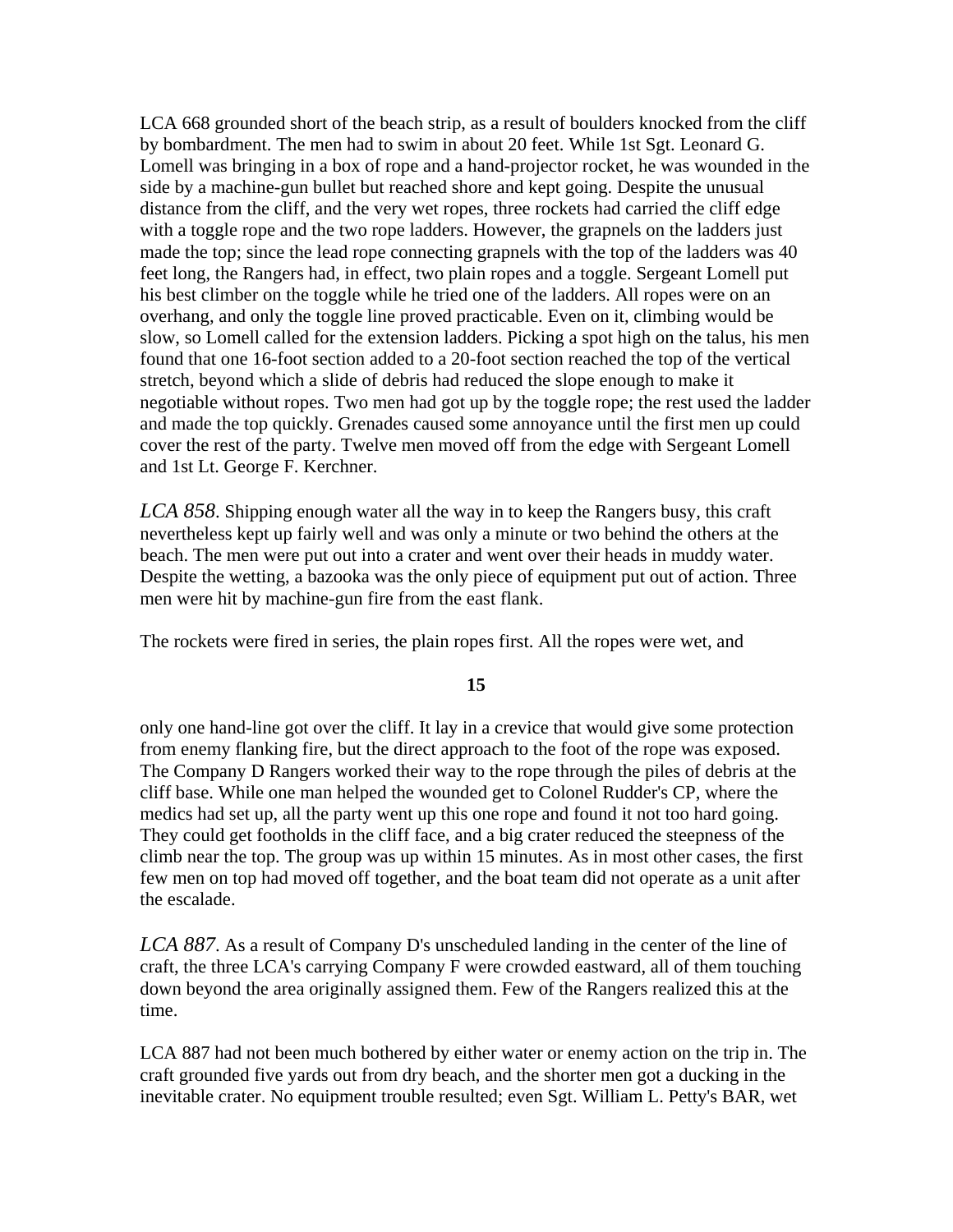here and muddied later when he slipped on the cliff, fired perfectly when first needed. Some enemy fire, including automatic weapons, came from either flank. Two Rangers were wounded.

Just before hitting the beach the two forward rockets were fired. Only one of the plain lines carried, and 1st Lt. Robert C. Arman, commanding the team, figured the heavier ropes had no chance. So, all four of the mounted rockets, together with the boxes carrying toggle ropes and ladders, were taken out on the sand-a matter of ten minutes' heavy work, while the coxswain of the LCA did a notable job of holding the craft in at the beach edge. When the rockets were set up for firing, the lead wire for making the firing connection was missing. Tech/Sgt. John I. Cripps fired all four in turn by touching the short connection, three feet from the rocket base, with his "hot-box." Each time, the flashback blinded Cripps and blew sand and mud all over him. The other Rangers saw him clean his eyes, shake his head, and go after the next rocket: "he was the hell-of-a-looking mess." But all the ropes went up, and made it possible for the party to make the top. Sergeant Petty and some other expert climbers had already tried the plain rope and failed; it was on a straight fall, requiring hand-over-hand work with no footholds possible, and the men had trouble with their muddy hands and clothes on the wet rope.

Sergeant Petty started up one of the ladders, got 30 feet up, and then slid all the way back on the cliff face when the grapnel pulled out. Tech. 5 Carl Winsch was going up the other ladder when fire from somewhere on the flanks began to chip the cliff all around him. Petty went up after Winsch, and found him, unwounded, in a shell hole at the top. Here Petty waited for two more Rangers and then they set out for their objective.

*LCA 884*. This craft, the target for considerable enemy fire from cliff positions on the way to the Point, had replied with its

#### **16**

Lewis guns and the BAR's of the Rangers. Touchdown was made on the edge of a shell hole, in water shoulder-high. Three Rangers were hit by fire coining from the left flank. When rockets were fired in series, front to rear, four got over the cliff, but every rope lay in such position as to be fully exposed to the continuing enemy small-arms fire. Moreover, the Rangers were so muddled in getting through the craters on the beach that the plain ropes would have been unusable after the first climber went up. The only rope ladder that reached the top was caught below on beach boulders and hung at an awkward angle. Several men tried the other ropes without success, and Pvt. William E. Anderson got only part way up in his attempt at free-climbing. 1st Lt. Jacob J. Hill finally took the group over to the left, where they used the ladders of 883's boat team.

*LCA 883*. Last in the column of approach, this craft was last to reach shore, nearly 300 yards left of its planned position and considerably beyond the edge of the main fortified area on Pointe du Hoe. Just to their left, a jut in the cliff protected the boat team from the flanking fire that caused so much trouble for the other landing parties. They made a dry landing, and had a perfect score with the six rockets. This gave an opportunity to use the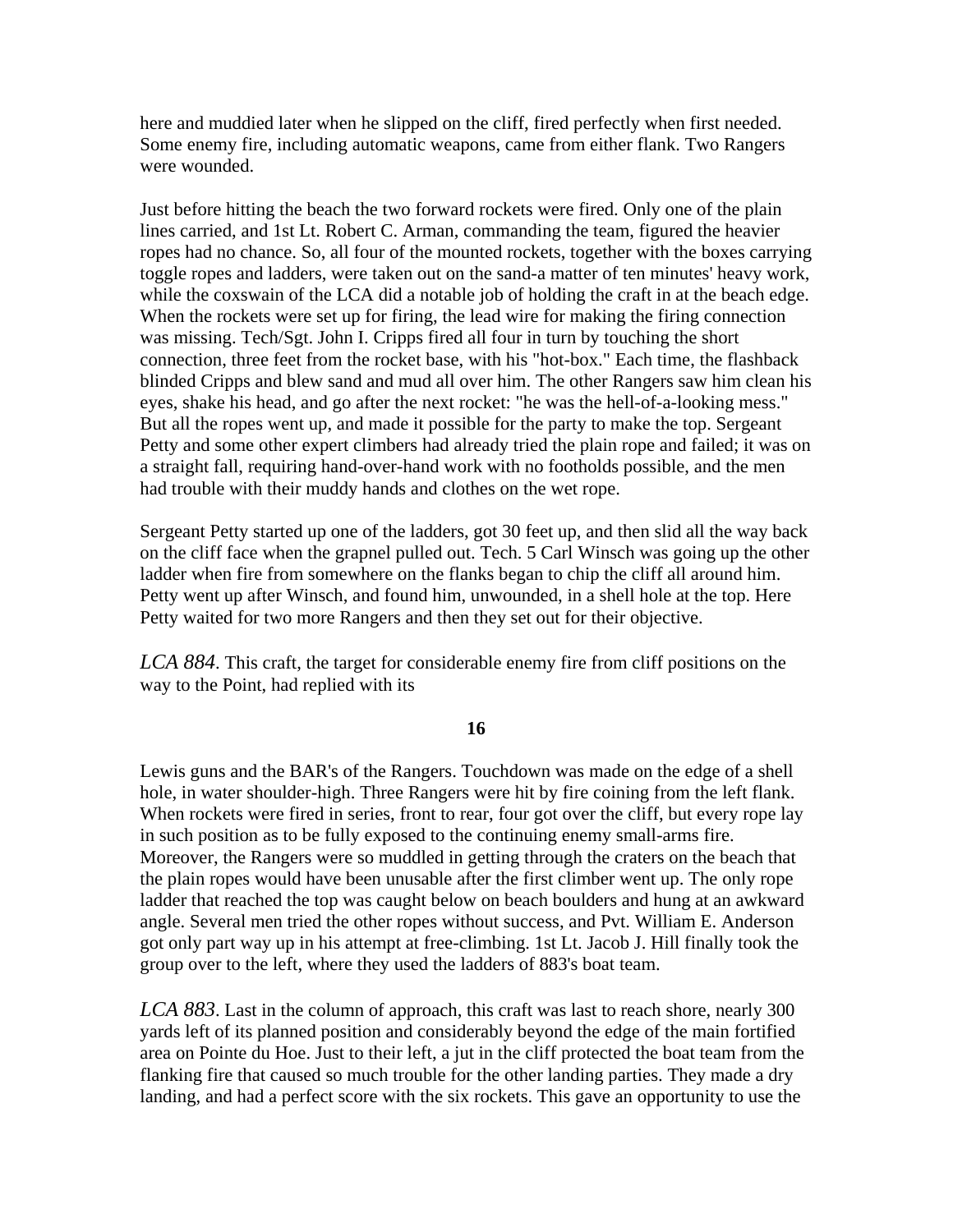climbing assignments on a full schedule, using every rope. Nevertheless the going was hard, even on the ladders. 1st Lt. Richard A. Wintz, on a plain rope, found it impossible to get any footholds on the slippery cliff. The wet and muddy rope made it difficult for hand-over-hand pulling, and at the top Wintz was "never so tired in his life." He found six men together and started them out immediately.

CRATERED GROUND *hampered the Rangers in moving cross country through the fortified area, and made it difficult to spot enemy snipers. This photo, looking inland, was probably taken on D+1.* 



**17** 



WRECKED EMPLACEMENTS *on the Point. Photo taken June 1944.*

*Summary*. The first great difficulty, landing and getting up the cliff, had been surmounted. Enemy resistance, despite the delayed landing, had been weak and ineffective except for the enfilade fire from the machinegun position just cast of Pointe du Hoe. The equipment and training for escalade had met the test. On only two craft had the mounted rockets failed to get at least one rope over the cliff top. The hand-projectors and extension ladders had been useful as supplementary equipment where the ropes failed, and only one boat team found it necessary to use the ropes of another party. The three dukws, stopped at the water's edge by craters, could not bring their mechanically operated extension ladders into play. One of them made the trial, only to have the ladder rest on the cliff side at a considerable angle, short of the top and unbalanced by the motion of the surf.

The assault met unforeseen circumstances, but their effects were not always to the disadvantage of the enterprise. Craters in the beach had made the landings slower and wetter than expected, had neutralized the dukws, and had impeded unloading of ammunition and supplies; on the other hand, they gave some cover from enemy fire. Damage done to the cliff face by bombardment seems, on the whole, to have helped the escalade work, for the piles of debris not only gave cover from the enfilade fire but reduced the height of the climb, particularly for use of extension ladders. The top of the cliff was much cut back by craters, further reducing the areas of sheer slope and providing cover for the first arrivals at the top.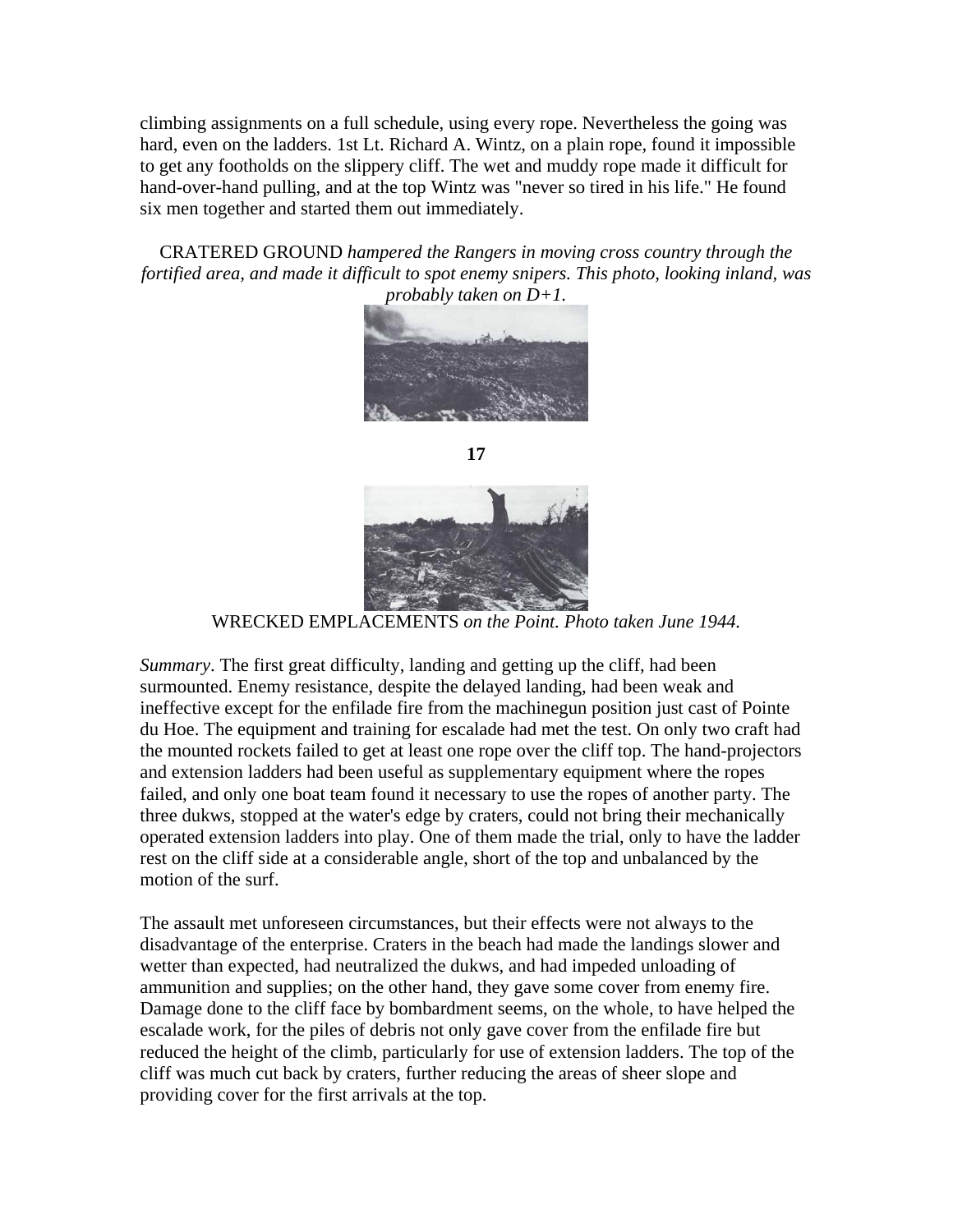The climbing parties had gone ahead with speed, determination, and resourcefulness, ready to improvise when necessary.

#### **18**

This was the main reason for their success, and for the fact that within 30 minutes from touchdown all the attacking force was on top except for casualties, headquarters personnel, and some mortar men (30 to 40 Rangers out of about 190).

#### *Capture of the Point*

Troops landing at Omaha Beach on D Day have frequently registered, in records and interviews, their disappointment at finding little visible evidence of the preliminary bombardment, which was expected to "make the beach a shambles." No such complaint could be made by the 2d Rangers at Pointe du Hoe. As they came up from the ropes they found themselves in a bewildering wasteland of ground literally torn to pieces by bombs and heavy naval shells. Expected landmarks were gone; craters and mounds of wreckage were everywhere, obscuring remnants of paths and trenches. The Rangers had studied these few acres for months, using excellent photographs and large-scale maps that showed every slight feature of terrain and fortifications. Now, they found themselves in danger of losing their way as soon as they made a few steps from the ragged cliff edge into the chaos of holes and debris. Obtaining cover was no problem, but maintaining contact within groups as large as a squad would be almost impossible during movement.

WRECKAGE ON THE POINT *caused by bombs and naval gun shells. Photo taken February 1945, looking Inland toward casemates.* 



19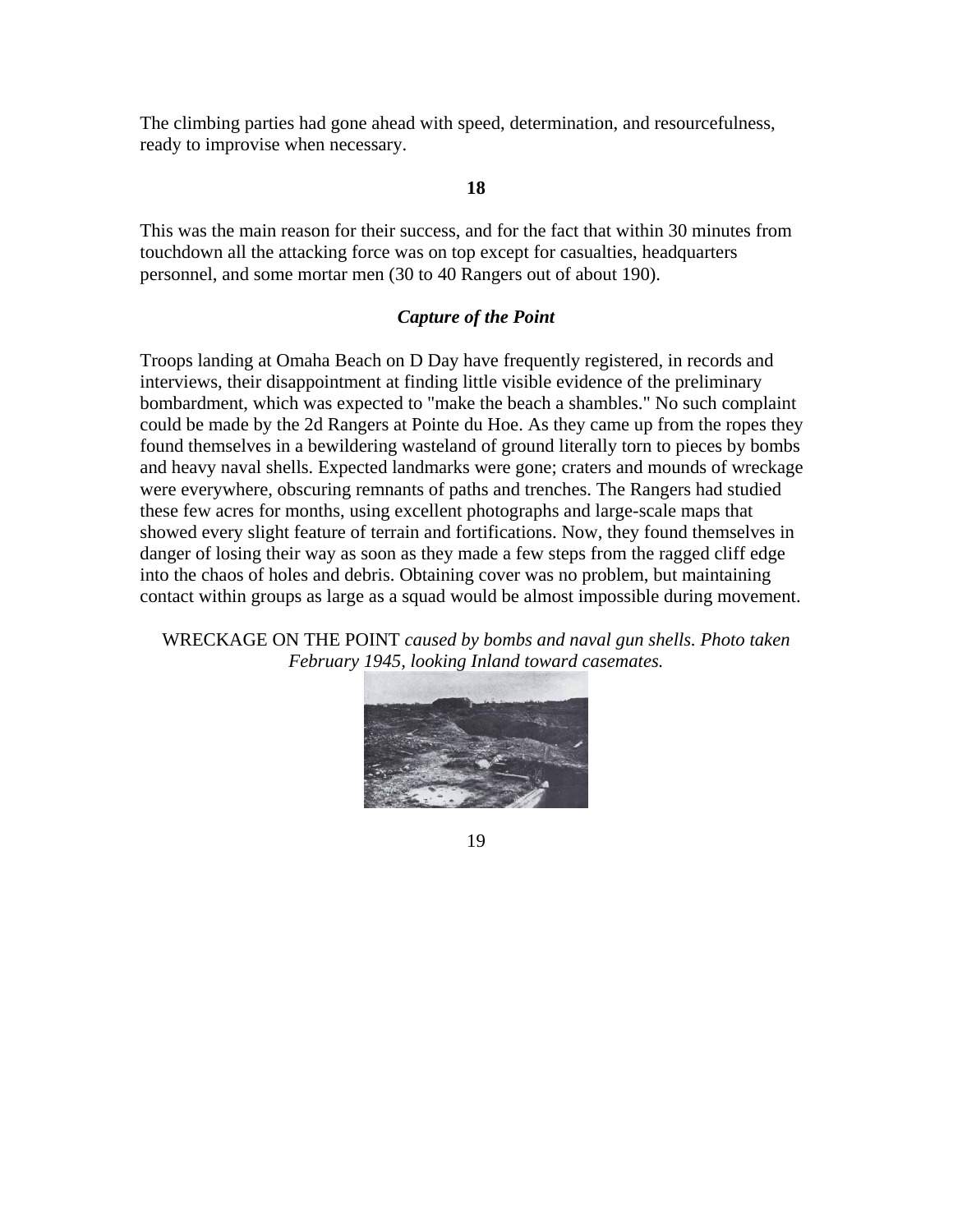

MAP NO. 4-Advance to the Highway

**20**

There were other causes for the "confused" nature of the action that took place on the Point, characterized as it was by infiltration of many and separate groups of Rangers through all parts of the enemy defenses. The prearranged tactics of the Ranger force emphasized movement with the greatest speed and by small groups. As the first few men on a rope reached the top at any point, they moved off at once for their objectives, without waiting for the rest of their boat group, and without taking time to form an organized section or platoon, or attempting to make contact with neighboring parties. In the climbing phase, so intent were the men on their own work that only in exceptional cases was any Ranger party aware of what other boat groups were doing, or even that other boat teams were on the beach. As the later climbers gained the cliff top, they too went off in small groups; over a period of 15 to 30 minutes a series of these parties was forming at the cliff edge and fanning out in all directions. At least 20 of them could be distinguished, but it is as impossible to trace their movements in exact order or timing as it must have been difficult for the Germans to spot the lines of the attack and organize to meet it.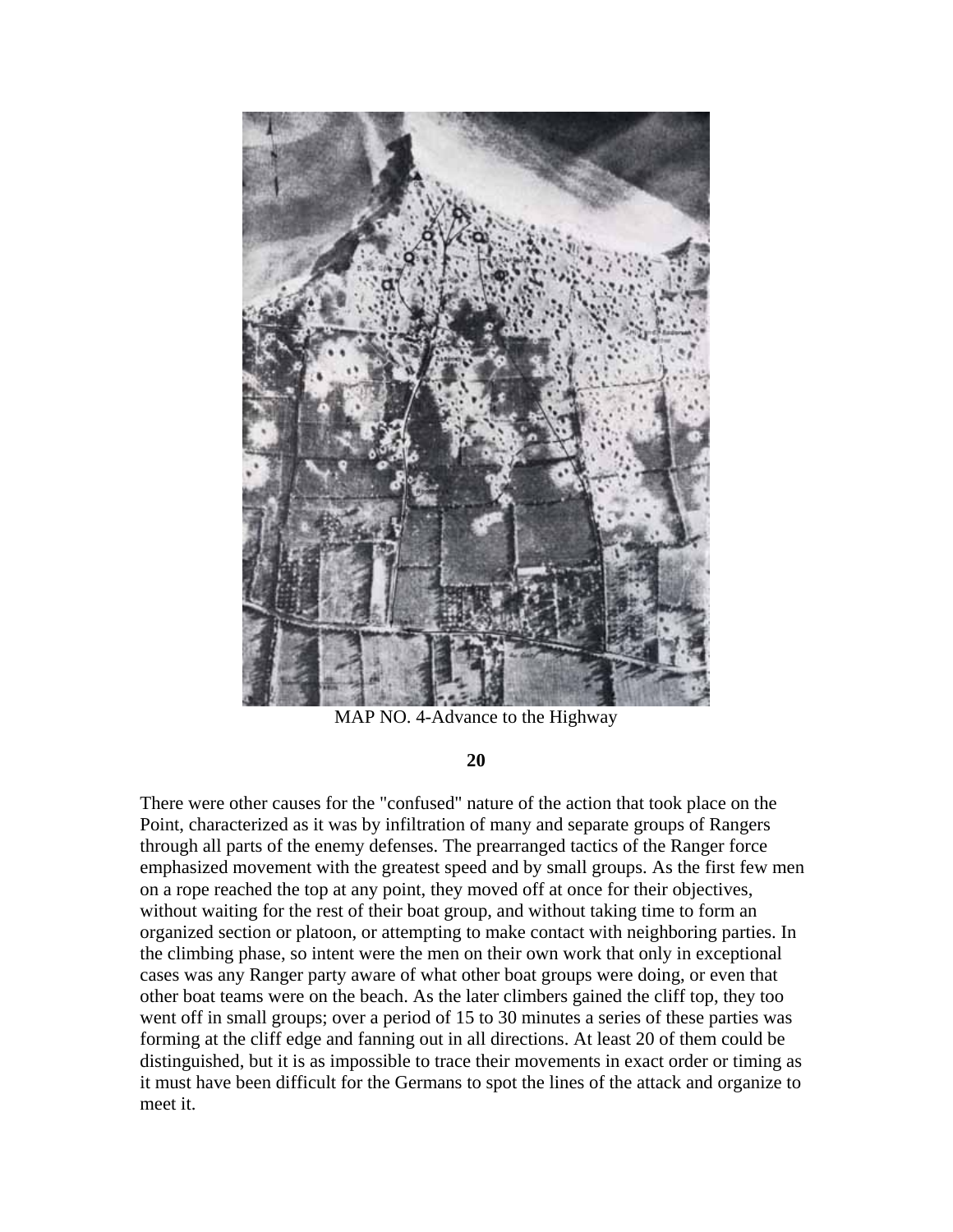Yet in essence the attack followed a definite plan and order. As first objectives, each platoon (whatever number of groups it split into) had a limited part of the enemy defensive system to reach and deal with. Every man knew what this mission was, and where to go. The outcome was an action without clear pattern in detail, but with very clearly defined results.

The first and chief objectives were the gun emplacements and the OP near the end of the Point. Company E had the OP and No. 3 position as its assignment; Company D, the western gun emplacements (4, 5, and 6); Company F, guns I and 2 and the machine-gun position at the edge of the cliff, just east of the main fortified area. Once these objectives were taken, the plan had been to assemble at a phase line near the south edge of the fortified area. From here, D, F, and most of E would strike inland for the coastal highway about 1,000 yards south, cross it, and establish a road block against enemy movement from the west. A platoon of Company E was to remain on the Point with the headquarters group and arrange for perimeter defense of the captured fortifications.

There were, inevitably, deviations from this plan. Some Rangers of Companies D and E failed to reach the assembly area in time for the next phase of movement, or were kept on the Point to meet unexpected developments. On the eastern flank, two boat teams of Company F became involved in an action that lasted most of the day. But, by and large, movement went very nearly according to plan, a plan based on confidence in the ability of small, pick-up groups to work independently toward main objectives. This confidence was rewarded by success.

As the first Ranger elements left the cliff and started for their objectives, they met no opposition except near the OP. Most of the Rangers saw no enemy, and were hardly aware of sporadic fire coming from along the cliff to the west of the Point. Their main



**21** 

TOP OF GERMAN OP POSITION, *looking toward sea (12 June 1944).*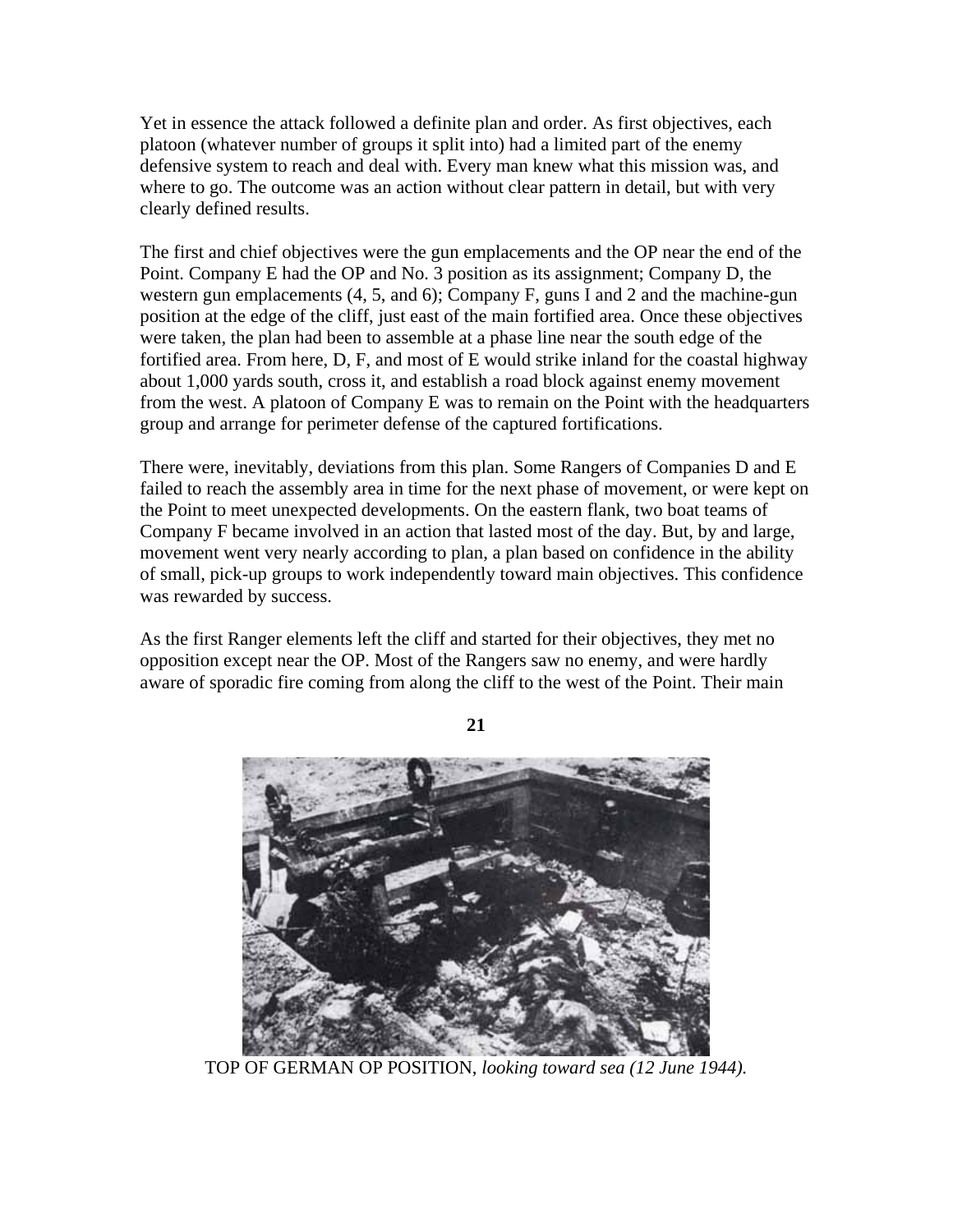trouble was in finding and identifying the gun positions in the wreckage of the fortified area. One party after another reached its allotted emplacement, to make the same discovery: the open gun positions were pulverized, the casemates were heavily damaged, but there was no sign of the guns or of artillery equipment. Evidently, the 155's had been removed from the Point before the period of major bombardments. The advance groups moved on inland toward the assembly area (**Map No. 4**, page 20).

The only fighting took place at the tip of the Point. Here, the first men up from LCA 861 found themselves about 20 feet to seaward of the massive and undamaged concrete OP. As S/Sgt. Charles H. Denbo and Private Roberts crawled five feet toward a trench, smallarms fire, including machine guns, started up from slits in the OP. The Rangers threw four grenades at the slits, and three went in. The machine gun stopped firing, but Denbo was wounded by a rifle bullet. Lieutenant Lapres, Sgt. Andrew J. Yardley, Pfc. William D. Bell, and Tech/Sgt. Harold W. Gunther joined up in the trench. Yardley had a bazooka, and his first round hit the edge of the firing slit; the second went through. Taking advantage of this, the group left Yardley to watch the embrasure and dashed around the OP without drawing enemy fire. On the other side of the structure they found Corporal Aguzzi, watching the main entrance from the landward side.

#### **22**

Lapres' party pushed on toward gun position No. 4 and points inland.

Aguzzi had come up from LCA 862, southeast of the OP, with Lieutenant Leagans and Sergeant Cleaves. As they started away from the edge, joined by Tech. 5 LeRoy J. Thompson and Pfc. Charles H. Bellows, Jr., they saw a German close to the OP, throwing grenades over the cliff from shelter of a trench. The OP was not their job, but the party decided to go after the grenadier. Bellows crawled over to No. 3 gun position to cover the advance of the party. They threw grenades at the German and moved into the trench when he ducked under the entrance to the OP. Aguzzi found a shell hole from which he could watch the main entrance, while three Rangers tried to skirt the OP on the east and get at it from the rear. Cleaves was wounded by a mine - the only casualty from this cause during the day. Thompson got close enough to hear a radio working inside the OP, looked for the aerial on top, and shot it off. After throwing a grenade through the entrance Lieutenant Leagans and Thompson decided to let the OP wait for demolitions, and went off on their original mission farther inland. Aguzzi, staying to watch the entrance, was surprised a few minutes later by the appearance of Lieutenant Lapres' party, coming from the rear of the OP. Two small groups of Rangers had been attacking the OP from opposite sides, neither aware of the other's presence.

This was not the last group to pass Aguzzi from the tip of the Point. After Lapres' men had moved past the OP, four more Rangers from LCA 861 came up the single rope. As they joined Yardley in the trench facing the embrasure, enemy small-arms fire opened up again. The five Rangers talked it over. They had further missions on the other side of the OP, but there were still enemy in the structure, who could not be left free to bring fire on the men still down on the beach. Medeiros and Yardley considered going down to get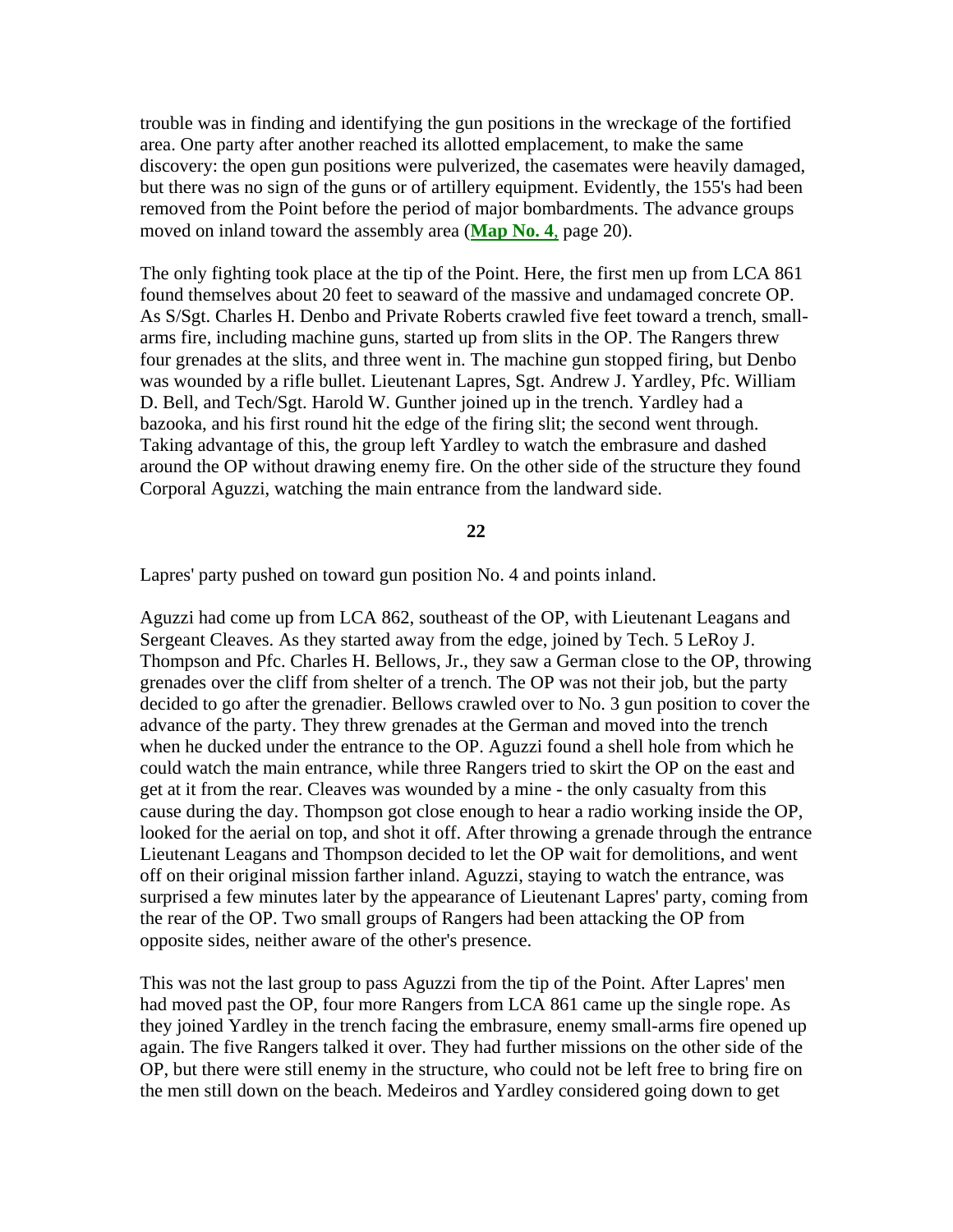demolitions, but decided they couldn't give enough covering fire to get a Ranger close to the embrasure with the explosive. Finally, it was decided to leave Yardley and Medeiros in position to "button-up" the seaward side of the OP while the others went past. With Yardley and Medeiros watching to cover their movement with fire, the three Rangers went along the trench to pass the OP on the west side. Near the end of the trench, smallarms fire came at them from some position on the top of the OP which Medeiros could not spot, and Pfc. George W. Mackey was killed; the two others made it safely to the inland side.

For the rest of D Day and through the following night, Yardley and Medeiros stayed in their trench on one side of the OP while Aguzzi watched the main entrance. Neither guard knew the other was there. Demolitions could have been used on Aguzzi's side, but nobody bothered to bring them up for use; there was no sign of action from the enemy in the  $OP<sup>1</sup>$ 

1. On the afternoon of D+1 the nest was finally cleaned out. Two satchel charges of C-2 were thrown in the entrance, and Aguzzi, still on guard, figured the enemy must be wiped out. But eight unwounded Germans swarmed out with their hands up, and only one body was found inside. The Rangers were never sure how many enemy had been in the post, for the OP, like most positions in the fortified area, was connected with underground passages which the Rangers had neither numbers nor time to investigate fully. These underground routes, connecting shelters with each other and with a maze of ruined trenches, probably contributed to troubles on the Point during D Day.

#### **23**

Except at the OP, the first Ranger groups had crossed through the fortified area without seeing an enemy. The last parties to arrive from the beach began to get some evidence that there were still Germans close by. The antiaircraft position just west of the Point put bursts of automatic fire on any Rangers who exposed themselves, and sniping started from the area near gun position No. 6. A group from Company D (LCA 858) was working through that vicinity; their story is known only from the one survivor of the action.

Pfc. William Cruz, slightly wounded on the beach, came up just after Colonel Rudder had moved his CP to the cliff top (about 0745), and Cruz was assigned to guard the CP. He and Ranger Eberle went after a sniper near gun position No. 4, and in doing so drew machine-gun fire from the antiaircraft position to the west. Somebody ordered them to "go after it." When they started out, sliding from cover of one crater to another, they came up with Tech/Sgt. Richard J. Spleen, Tech/Sgt. Clifton E. Mains, and a group of eight or ten Rangers, in cover just west of No. 6 position. This party was considering an attack on the antiaircraft position, but hesitated to open fire for fear of drawing German artillery shells, which were beginning to hit near the fortified area from positions somewhere inland. After a time the Rangers started to crawl through shell holes toward the antiaircraft position, slowed by fear of mines. A German helmet came up out of a crater ahead; the Rangers near Cruz saw the stick under it and knew enough to avoid fire, but somebody just behind them took the bait. Almost immediately, artillery and mortar shells began to search the area. Bunched too closely in a row of shell holes, the Company D party took off in all directions to spread out.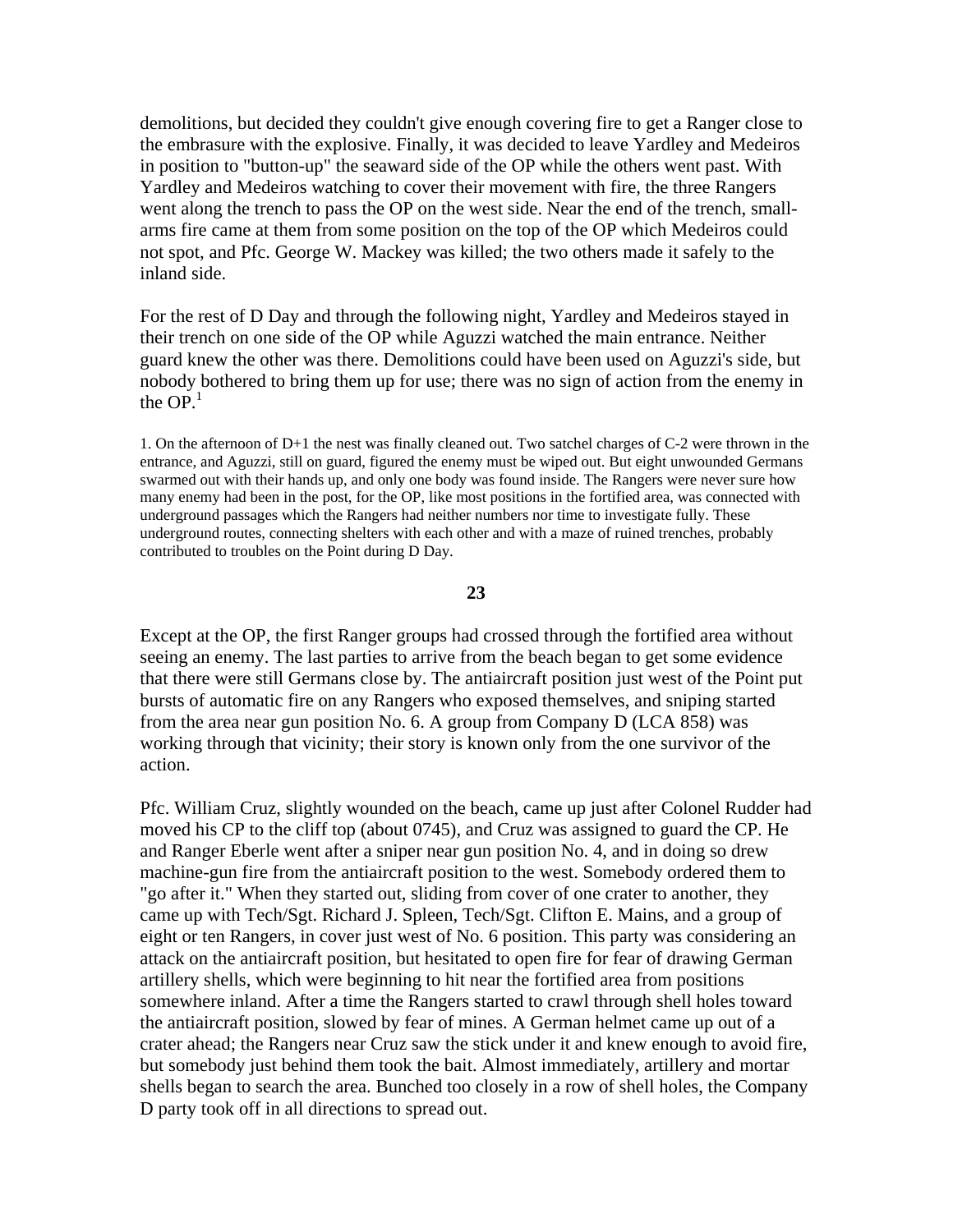Private Cruz moved back toward No. 6 emplacement, and found himself completely alone in the maze of craters. Yelling to locate the others, he heard Sergeant Mains call "OK." After a 15-minute wait, with enemy fire diminishing, Cruz began to crawl back toward the Point. Just as he reached a ruined trench near No. 6 position, he saw Sergeant Spleen and two other Rangers disappear around the corner of a connecting trench. Without warning, intense small-arms fire started up, not only from the antiaircraft position to the west but from German machine pistols close by. As he hugged the bottom of the trench, Cruz could hear men moving. A few Germans passed by on his limited horizon, but without noticing him. Then, only a few yards from his hole, guns were thrown into the air; Cruz thought they came up from the trench where Spleen's party had been. Cruz kept quiet, the burst of firing died away quickly, and no one else came in sight. After a considerable wait, Cruz crawled back toward the CP, only 200 yards away. Near the wrecked No. 6 emplacement, he passed a pile of American weapons lying on the ground—8 or 9 rifles, and some revolvers and Tommy guns. He figured these were left there when the Rangers surrendered.

Observation on the Point was so limited that no one else had seen the action or any part of it. Ten Rangers had simply disappeared, with Cruz's report and the abandoned weapons as the only indication of their

**24**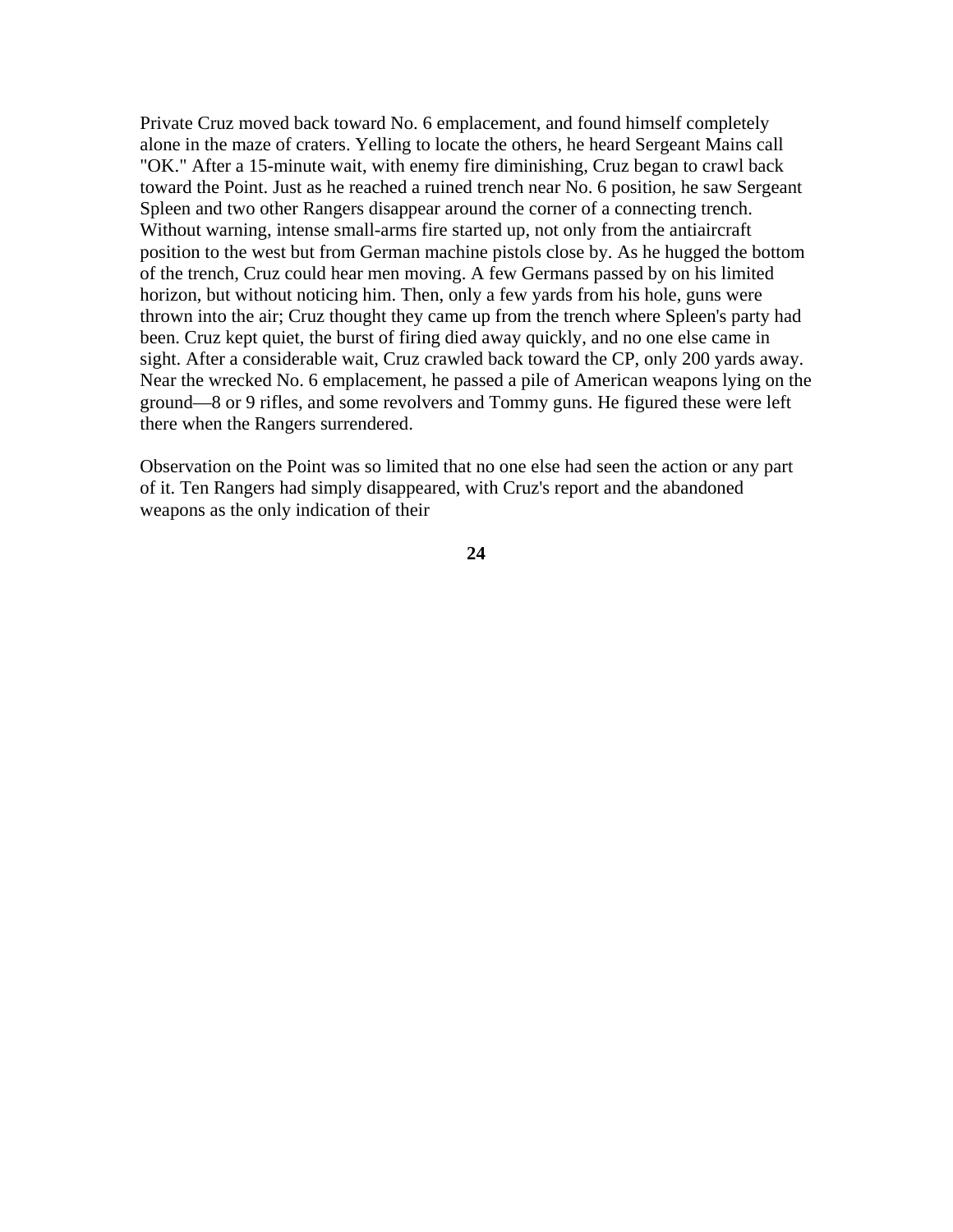

RUINS ON EXIT ROAD, *halfway from the Point to the highway. Ranger advance parties began here to encounter scattered opposition from enemy groups near the next farmhouses. (Photo taken June 1945.)*

**25** 

fate. The best guess was that the Germans had attacked by filtering into the area through wrecked trenches connecting the fortified zone with the antiaircraft gun; as another possibility, they may have emerged from underground shelters on the Point.

Cruz's report served notice at Colonel Rudder's CP that trouble could be expected from the west flank of the Point. In fact, enemy opposition based on the antiaircraft position was to be a source of serious difficulty for the next two days.

# *Advance to the Highway*

The revival of German resistance at the Point was unknown to the Ranger parties which had been first to cross it, drawing only scattered fire from the western flank. As they passed beyond the fortified area, some artillery and mortar shells began to drop near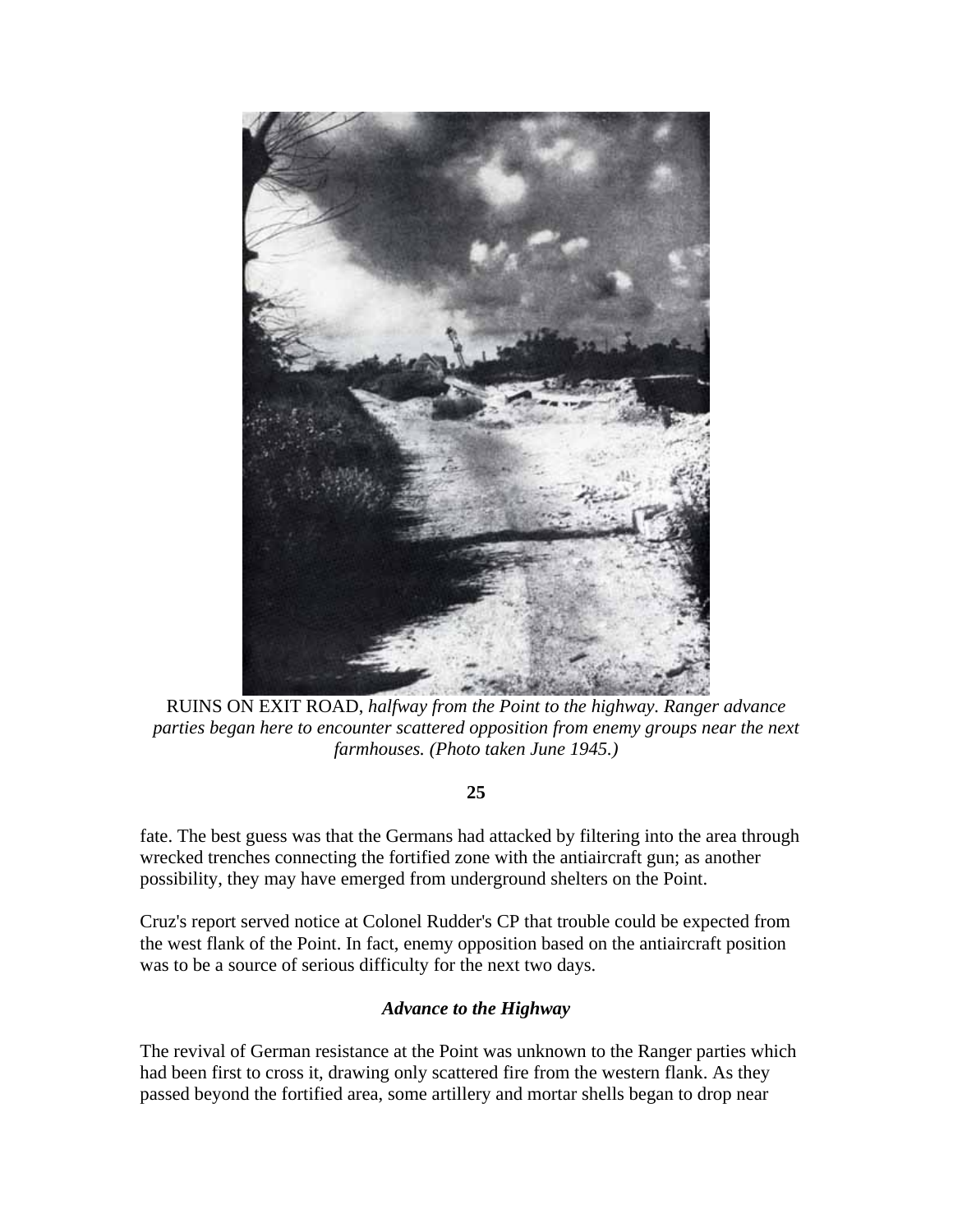them, and they were aware of light small-arms fire from ahead (south). This slowed down the leaders, and the original parties of two and three men began to merge in larger groups. The Rangers from Companies E and D (less elements detained on the Point) tended to come together on an axis of advance along the north-south exit road from the Point to the highway. Somewhat to their east, the one boat team of Company F that left the Point area struck south on a course through fields. The early advance inland can best be followed in terms of these two main groups (**Map No. 4**, page 20).

The bulk of the group that started down the exit road was made up of Rangers from LCA's 888 (Company E) and 858 (Company D). The party from 888 had come up, after some delay, on extension ladders and started out with 15 men under 1st Sgt. Robert W. Lang. After finding No. 3 casemate a junk-pile of broken steel and concrete, Lang's group moved south. They began to meet artillery fire, coming in salvos of three, and shifting toward the Point with each salvo. Lang stopped for a moment to try for a contact on his 5 3 6 radio, with the idea of warning the fire-support party that his men were moving out of the fortified area. He could not make his connection. When he started forward again, artillery fire was falling between him and his men ahead, so Lang turned left into the torn-up fields, where he picked up three stray Rangers of Company E, and then joined a group under Lieutenant Arman of Company F.

The Company E Rangers meanwhile were reaching the assembly area, near the start of the exit road. Here they met up with a dozen men of Company D, who had checked gun positions Nos. 4 and 5 and had left Sergeant Spleen with a few men near No. 6 to deal with enemy who were firing from the antiaircraft position.

The D and E group now amounted to about 30 men. Without waiting for others to arrive, they started along the exit road, taking as much cover as possible in a communications trench along its edge, and keeping in a single file. German artillery, estimated as light guns (75's or 88's), were searching the area with time fire, and from the assembly area onward the Rangers began to meet machine-gun fire from the right flank, and small-arms fire to their left front. They suffered serious casualties in the next few hundred yards: seven killed and eight

**26** 

wounded. Despite these losses, the total size of the force was increasing as it caught up with small advance parties who had left the Point earlier, or as latecomers tagged on to the rear of the file.

The first objective was a group of ruined farm buildings, almost halfway to the highway. German snipers who had been using the building pulled out before the Rangers got there. Fire from destroyers' guns as well as enemy shells was hitting around the farm, and the Rangers made no pause. Ahead, the ground was open, and the trench used thus far in the advance came to an end at the buildings. The next cover, 35 to 40 yards south, was a communications trench that crossed the exit road. To reach it, men were sent out one or two at a time, moving fast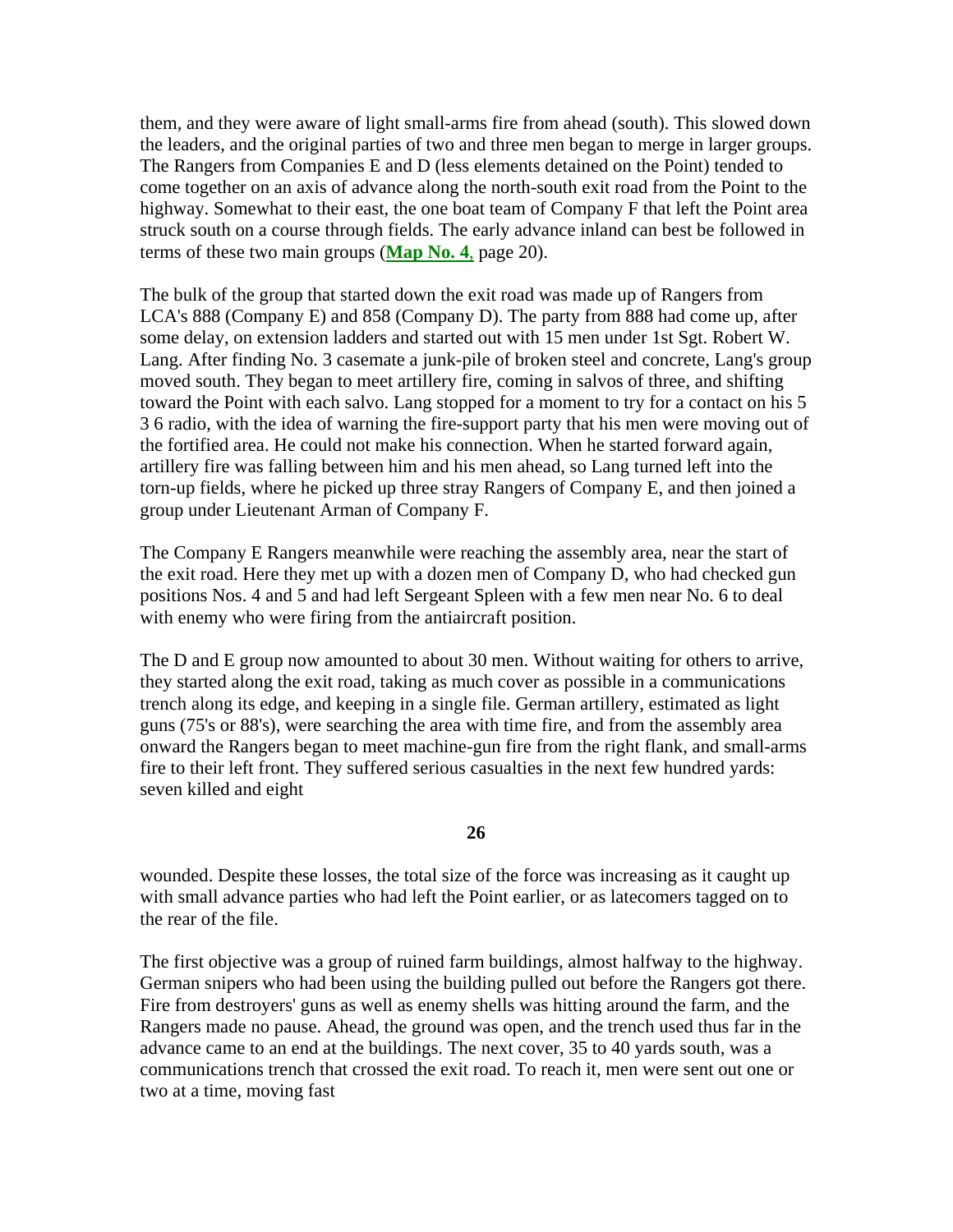FARM BUILDINGS ON EXIT ROAD *about 200 yards from the highway, reached by Rangers about 0800 on D Day. Opposition ceased beyond this point. (Photo, looking south, taken June 1945.)* 



**27**

and taking different routes across an area exposed to machine-gun fire. The only casualty was a Ranger who fell on a comrade's bayonet as he jumped into the trench.

Beyond the trench a pair of concrete pillars flanked the exit road, with a crude roadblock between the pillars. Three Germans came straight down the road toward the Point, spotted the Rangers, and ducked behind the block. BAR fire failed to flush them out, but after one round (a dud) from a bazooka the Germans fled. The Rangers resumed their advance down the exit road. Some machine-gun fire had been coming from the next farm; Lapres reached it with his four men to find the enemy had left. For a few minutes Lapres was isolated there, as machine-gun fire from the flanks pinned down the main Ranger party. Some friendly support fire, which the Rangers could not trace, apparently silenced the machine guns.

This was the last of German resistance, and Lapres' advance party made the final stretch to the blacktop<sup>1</sup> without any trouble. As they came to it they saw Tech. 5 Davis of Company F coming through the fields on their left, and a few minutes later a larger party of Company F men came along the highway from the east. At 0815, barely an hour since the landing, the Rangers had reached their final objective-good time, even though enemy opposition had clearly suffered from disorganization. As the survivors of the group put it later, the reason for the speed of their advance was simple: enemy artillery fire seemed to be "tailing them all the way," and this discouraged any delay.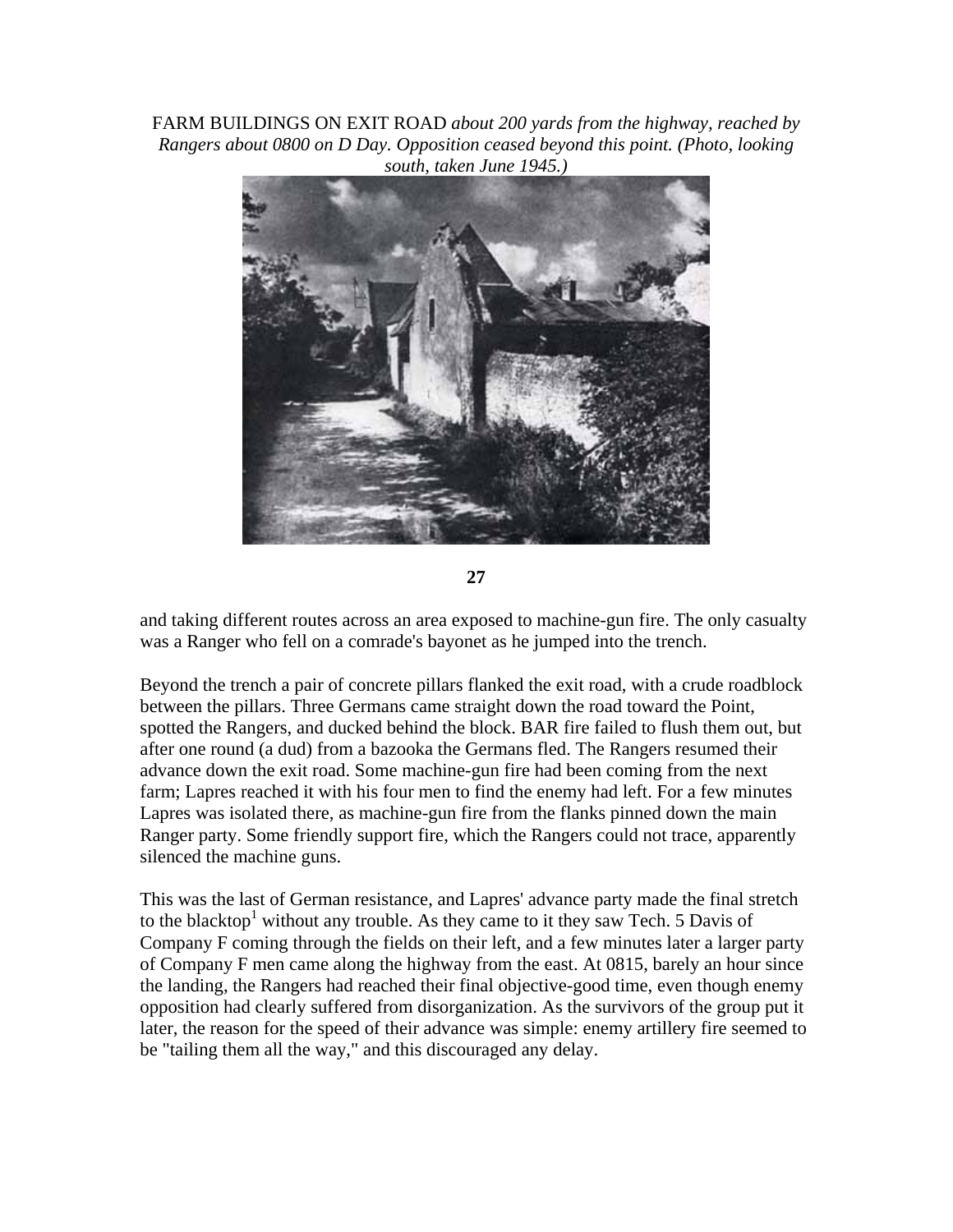Most of Company F's parties had stayed near the Point, drawn successively into a fight on the eastern flank. The party that reached the highway was from LCA 887, led by Lieutenant Arman and Sergeant Petty. Petty and three men had left the cliff edge first, found No. 2 gun position destroyed and empty, and then started south on a course about 200 yards east of the exit road. When they reached the outskirts of the fortified area, Lieutenant Arman joined them with five more Rangers, and decided to push toward the blacktop without waiting for the rest of his platoon.

Their course led through what had been marked on their maps as a mined area, wired and dotted with posts set against air landings. The bombardment, which had churned up the ground even this far from the Point, may have detonated the mines or buried them in debris, for they gave the Rangers no trouble. Lieutenant Arman's men could see shells hit along the exit road to their right; for their own part, they saw no enemy. Enemy mortars somewhere to the south put down pattern fire in fields near them, but the fire was apparently unobserved and caused no casualties. The group of a dozen men worked forward in squad column, covering the distance from crater to crater in short bounds. As they came to the ruins of a farm lane, running north-south between hedgerows, Sergeant Lang and three Company E men came over from the east and joined the advance.

Lieutenant Arman led the party straight down the lane, while Petty went left across fields to scout toward the Chateau. There was no sign of enemy on this flank and Petty

1. The Rangers' term for the paved highway.

#### **28**

rejoined at the intersection of the lane with the blacktop highway, where the Rangers turned west, moving along the edges. As they reached the cluster of houses forming the hamlet of Au Guay, a machine gun opened up about 100 yards ahead, somewhere near the road. The enemy had delivered his fire too soon; the Rangers scattered without suffering casualties and began to work around the south edge of the hamlet to reach the enemy gun. Sergeant Petty, with two men, was startled by the sudden appearance of two Germans apparently rising out of the ground, not ten feet away. Petty dropped flat and fired his BAR as he fell. The burst missed, but the Germans were already shouting "Kamerad." They had come out of a deep shelter hole which Petty's men had not spotted. The Rangers found no other enemy at Au Guay, and the machine gun had disappeared when they reached the west side of the hamlet. Within a few minutes Arman's party met the Rangers who had come out to the highway along the exit road.

Beside the two main groups whose course has been followed to the highway, several smaller parties reached the same objective on their own. One of these can be followed in detail; this is worthwhile as illustrating other aspects of a "confused" action. The continuity in this story is furnished by Private Anderson. Landing in LCA 884, he went up on the ladders of the next craft to his left, at the extreme left of the landing zone. On top, he and two other 884 men decided on their own to go after the German emplacement, somewhere near the cliff edge to their east, which was still raking the landing beach with automatic weapons. (They were unaware that some of 883's men had already started on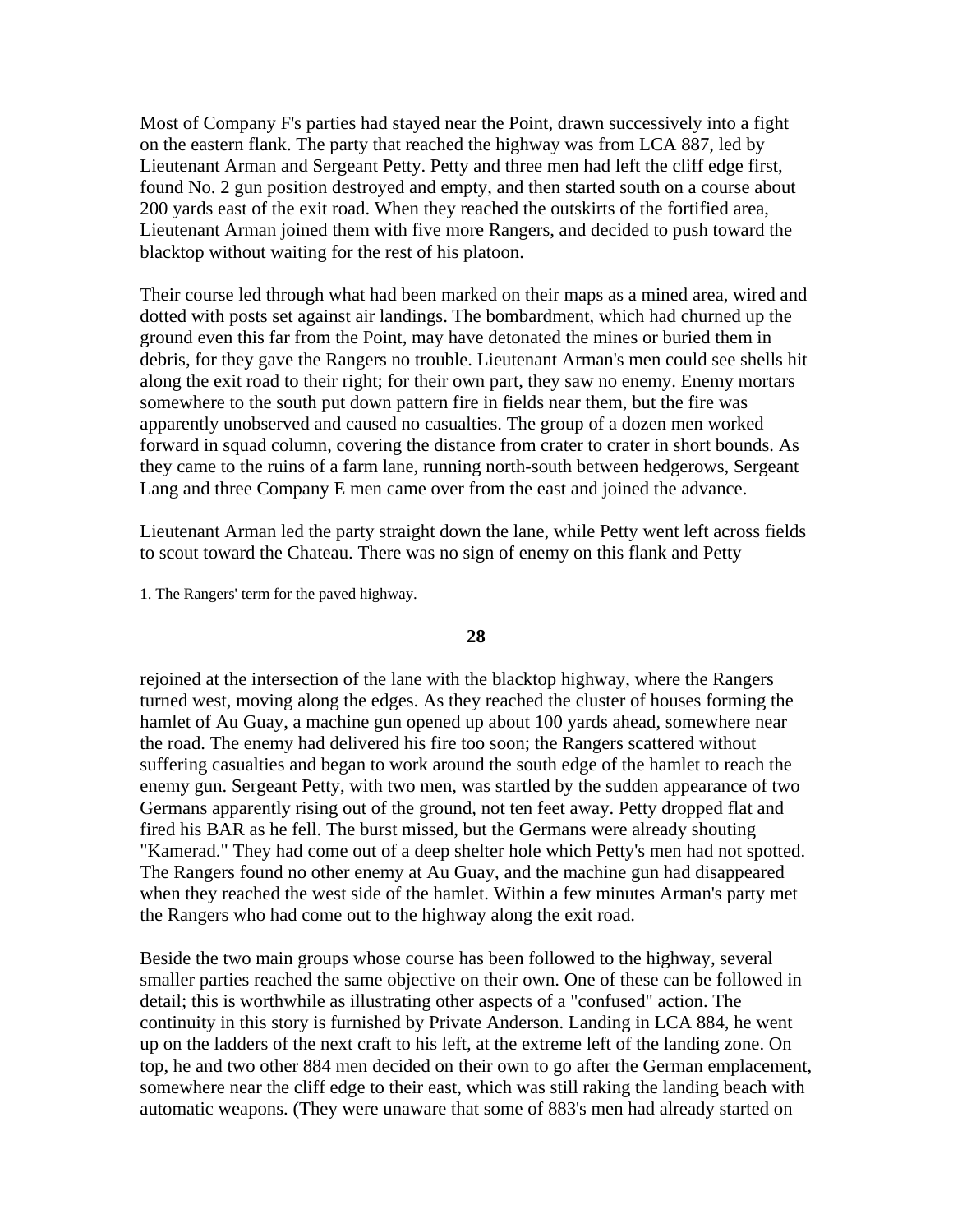the same mission, nor did they see them during their own effort.) Moving fast along a hedgerow that skirted the cliff, they got to within a hundred yards of the enemy emplacement, could not locate the position of the guns, and decided these must be out of reach below the cliff top.

Reversing course back to the ladders, Anderson left the other two Rangers and joined Pfc. John Bacho and S/Sgt. James E. Fulton, who were just starting south through the fields to make the blacktop. The three men followed along hedgerow lines, using the "Buddy" system, one man covering as two moved, in a leap-frogging advance. Within a hundred yards they caught up with Lieutenant Hill and two other Rangers from 884, going in the same direction. The only sign of enemy was occasional sniper fire. At the first lateral hedgerow they turned west; Bacho and Fulton went through the hedgerow to guard the flanks and lost touch with the others, eventually joining Lieutenant Arman's group near the highway.

Hill's party, now four men, worked west to reach the double-hedgerowed lane, picking up a willing prisoner from the field on their right. Machine-gun fire to the west, near the exit road, drew their attention, and the four Rangers started angling in that direction. As they were passing through a field of stubble wheat, automatic fire came at them from the direction of Pointe du Hoe, and forced them to crawl. So far the gun they were after had not spotted them and was not firing in their direction. About 25 feet from the exit road, Lieutenant Hill and Anderson reached the cover of a low embankment. The

#### **29**

machine gun was just beyond the road ahead of them. Hill stood up to look at the position and to Anderson's amazement shouted, "You ... ... .. . you couldn't hit a bull in the ass with a bass fiddle!" This drew enemy fire; as Hill dropped back into cover, Anderson tossed him a grenade, Hill threw it, and the machine-gun fire stopped. A few minutes later, Lieutenant Lapres came down the exit road with the advance group of Company E, and Hill's action may have saved this party from surprise fire. The four Company F men now served as flank patrol for the further advance along the exit road, moving one hedgerow to the left of Lapres. Anderson, as he neared the blacktop, fired at somebody to the west near the road intersection, but was not sure (later) whether it was a German or Sergeant Lang.

The Rangers at the highway numbered about 50 men, with all three companies represented. Their mission was to block movement along the coastal highway; expecting to see the 116th Infantry and the 5th Rangers arrive at any moment on the Vierville road, their main concern was the highway west, toward Grandcamp. Such enemy resistance as had been met seemed to come from west and south, so they made their dispositions accordingly (**Map No. 7**, page 46). Bordering the south side of the highway near its junction with the exit road, a series of narrow fields ended in a hedgerow that ran eastwest, overlooked orchards sloping down to a creek, and gave some observation across the small valley of the creek. Along the hedgerow they found enemy dugouts and fox holes conveniently prepared on the north side of the hedge. The contingents from Company E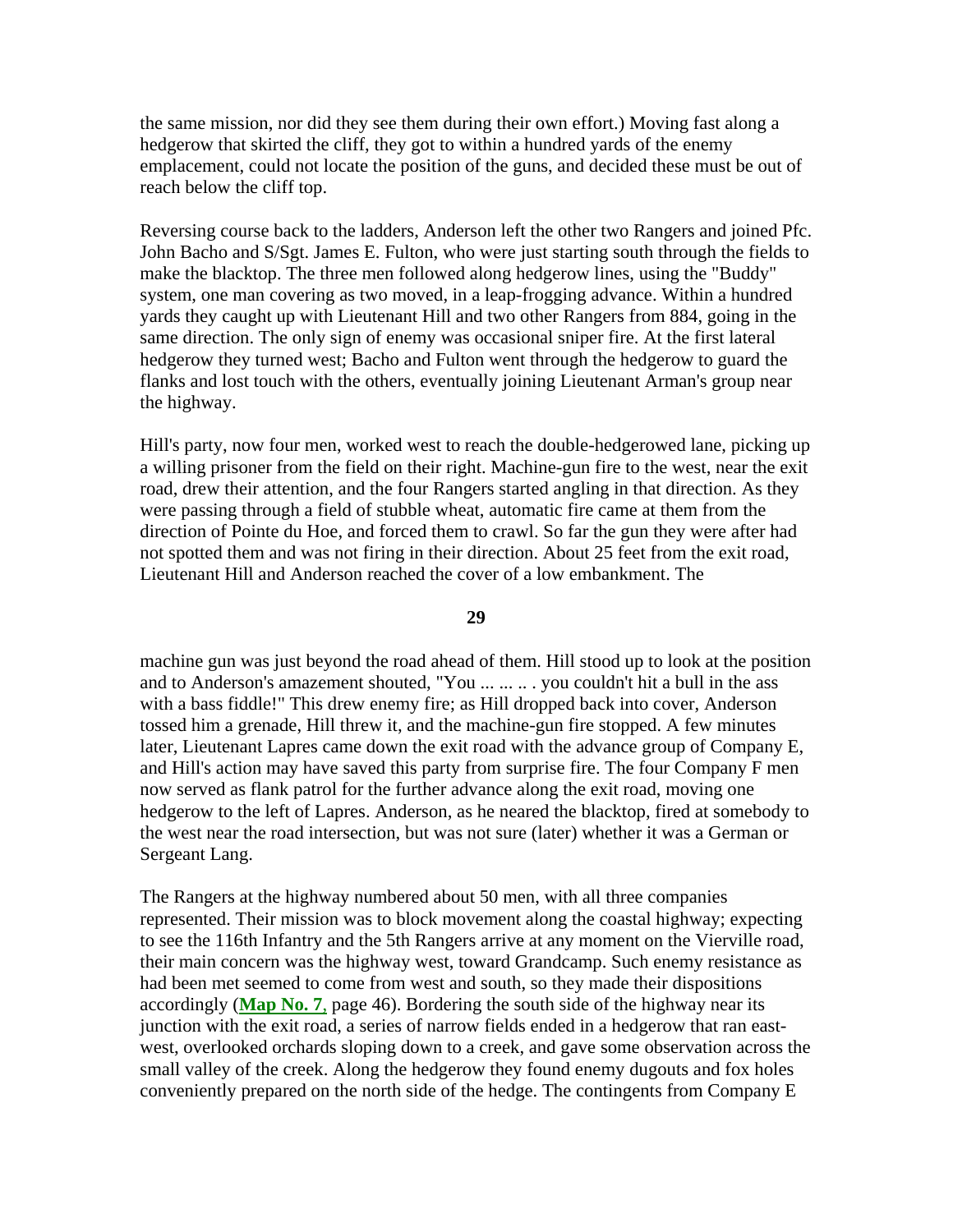and Company F occupied this line for a distance of four fields, two to each side of a lane that ran from the highway down to the creek. An outpost of Company F men went down the gentle slope toward the creek and took position where they could watch the farther side of the little valley. A German dugout near the lane was picked for a CP, used by Lieutenant Arman (Company F) and Lieutenants Lapres and Leagans of Company E. Except for two stragglers picked up in the fields, there was no sign of enemy in the neighborhood.

The 20 men of Company D were given the assignment of covering the west flank toward Grandcamp. Sergeant Lomell placed his men along both edges of the highway, with a combat outpost at the western end of his line consisting of a BAR man and six riflemen with a grenade launcher. This outpost could cover the road and had good observation toward the valley between the Rangers and Grandcamp. The rest of the Company D men could watch the fields north and south of the highway. Toward the sea, the fields were believed to be mined, and this would simplify defense on that side.

Active patrolling was started at once on all sides of the thinly-held positions. About 0900, a two-man patrol from D went down the double-hedgerowed lane that ran south from the highway near Company D's outpost. About 250 yards along the lane, Sergeant Lomell and S/Sgt. Jack E. Kuhn walked into a camouflaged gun position; there, set up in battery, were five of the enemy 155's missing from the Point. They were in position to fire toward Utah Beach, but could easily have been switched for use

#### **30**

against Omaha. Piles of ammunition were at hand, points on the shells and charges ready, but there was no indication of recent firing. Not a German was in sight, and occasional sniper fire from a distance could hardly be intended as a defense of the battery. So effective was the camouflage that Lomell and Kuhn, though they could later spot the guns from the highway, had seen nothing until they were right in the position.

With Kuhn covering him against possible defenders, Sergeant Lomell went into the battery and set off thermite grenades in the recoil mechanism of two guns, effectively disabling them. After bashing in the sights, of a third gun, he went back for more grenades. Before he could return, another patrol from Company E had finished the job. This patrol, led by S/Sgt. Frank A. Rupinski, had come through the fields and (like Lomell

LANE LEADING SOUTH *from highway, along east side of fields held by advance group of Rangers during D Day. CP of this group was about 300 yards down this trail.*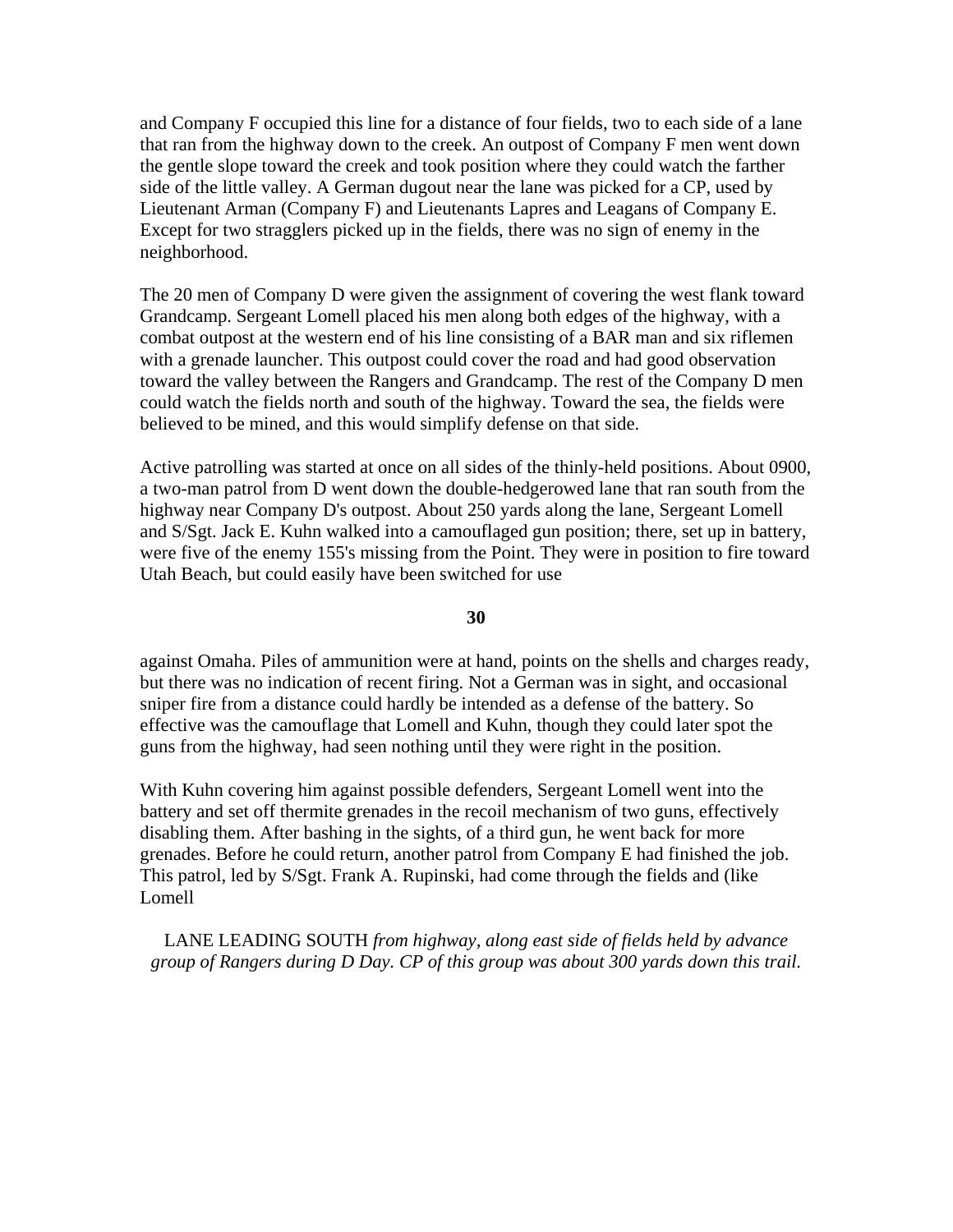*(Photo taken June 1945.)*



MAP NO. 5-Morning Near the Point

# **32-33**

and Kuhn) were in the gun position before they saw it. Failing to notice the fact that some disabling work had already been done, Rupinski's patrol dropped a thermite grenade down each barrel, and removed some of the sights. After throwing grenades into the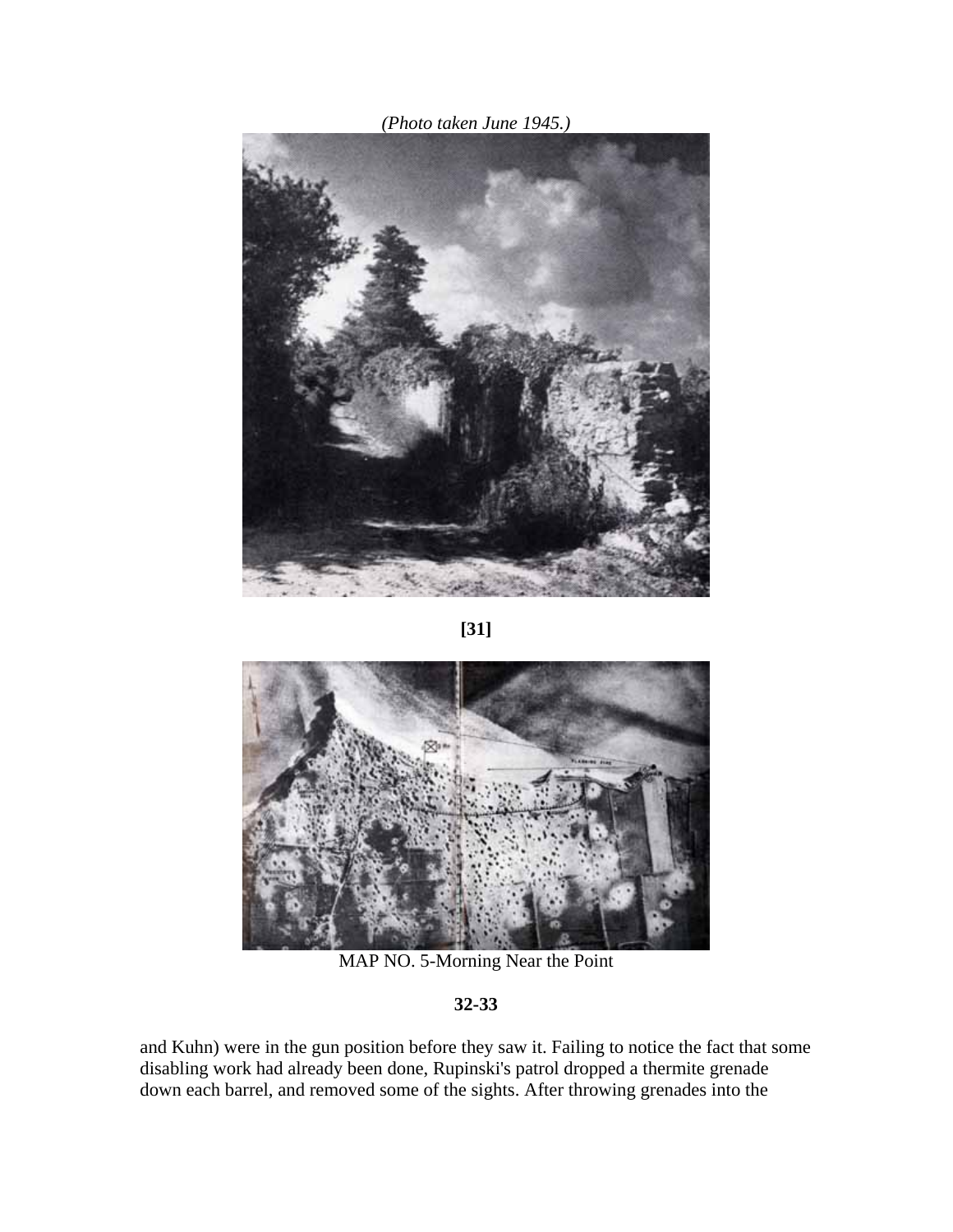powder charges and starting a fire, the patrol decided the guns were out of action and withdrew. A runner was sent off at once to the Point, bearing word that the missing guns, primary objective at the Point, had been found and neutralized.

Just why the German guns were thus left completely undefended and unused is still a mystery. One theory, based on the fact that some artillerymen were captured that day on the Point, was that bombardment caught them there in quarters, and they were unable to get back to their position. All that can be stated with assurance is that the Germans were put off balance and disorganized by the combined effects of bombardment and assault, to such an extent that they never used the most dangerous battery near the assault beaches but left it in condition to be destroyed by weak patrols.

#### **Morning at the Point: Action on the Left Flank**

The D-Day fighting at Pointe du Hoe can be followed in terms of two main groups: the force that reached the highway and took positions there, and the Rangers who stayed in or near the fortified area at the Point itself. Some stayed according to plan; others were diverted from going inland by circumstance and, above all, by the revival of German resistance near or in the fortified area. Two of the three boat teams of Company F were stopped by this resistance in carrying out their first assignments, becoming involved in a series of actions that held them all day near the cliffs just east of the fortified zone (**Map No. 5**, page 32).

LCA's 883 and 884 had beached on this flank, several hundred yards to left of their planned touchdown. Lieutenant Wintz, in command of 883, failed at first to realize that he was facing the cliff s outside the fortified area, and thought bomb damage must be the reason for the unfamiliar look of the terrain. When the first half-dozen men were up the ropes, Wintz sent them out to occupy hedgerows meeting at the southeast corner of the first field inland. Ducking in and out of craters, the men reached the ruined hedgerows without drawing fire; Wintz sent out the rest of the boat team as they came up, except for the mortarmen. Men from LCA 884 were beginning to come up on 883's ladders, as Wintz went along the cliffs to the west looking for the company commander, Capt. Otto Masny. But Masny had gone over to the Point, and Wintz was not to see him until the end of the day.

Lieutenant Wintz had now oriented himself. His men, plus some from 884 (a few others from 884 went off on their own, inland), were just east of the base of the Point. South of them were shell-ploughed fields stretching toward St-Pierre-du-Mont and crossed by only a few hedgerows. Occasional artillery fire and some sniping began from this direction, forcing the Rangers into cover and costing them one rifleman. To the east, about 200 yards along the cliffs from the Company F position, the German automatic

**34** 

weapon (variously described as a machine gun or a light antiaircraft gun) which had caused so much trouble during the landing was now firing toward the Point over the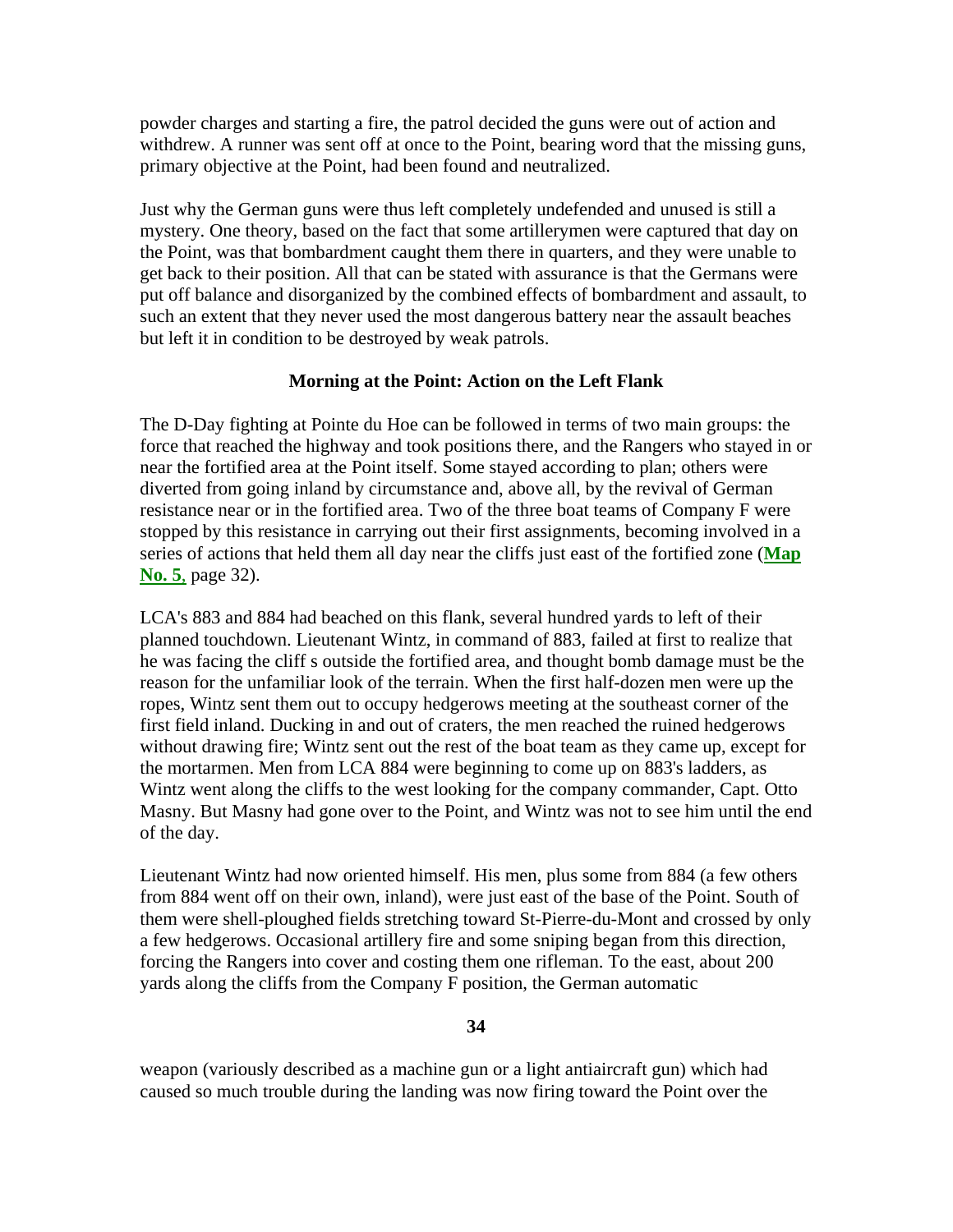heads of Wintz's men. Except that the gun was somewhere close to the Cliff, its position could not be located.

This enemy emplacement, sited to cause trouble for the Rangers still along the beach, was included in the original Company F objectives, and Lieutenant Wintz decided to "go after it" with five men. Sgt. Charles F. Wellage had set up his mortar in a crater near the cliff, ready to fire once the enemy's position was fixed. A hedgerow skirted the cliff edge eastward; using a drainage ditch on the inland side of this hedgerow, the party worked slowly along, making every effort to stay under cover.

As far as Wintz knew, this was the first attempt to get at the troublesome gun cast of the Point. Actually, it was the third-a fact that brings out again the scattered and impromptu nature of the early fighting near the Point, and the difficulties of maintaining control or observation in the cut-up terrain.

By the time Wintz started (somewhere between 0800 and 0830), two other groups had gone east to reach the German gun position. Almost immediately after getting up, Private Anderson and two other Company F Rangers had started out, failed to locate the gun, and returned (see above, page 29). Captain Masny, before he went over to the Point, had sent out a three-man patrol consisting of 1st Sgt. Charles E. Frederick, S/Sgt. Robert G. Youso, and Pfc. Herman W. Kiihnl. They started along an east-west hedgerow one field inland, with Frederick covering the other two for the first move. Someone brought up an order for Frederick to report back to Captain Masny; the other two went on, thinking Frederick was following. They got to within 20 yards of where they thought the gun position must be, and as Youso half rose to throw a grenade he was shot by a German rifleman. Kiihnl went back to find Frederick, while Youso crawled toward safety on the seaward side of the cliff-skirting hedgerow. The two leading Rangers of Wintz's party met him there after he had made about 75 yards.

Wintz's small attacking force was strung out along 200 yards of the cliff hedgerow, with Wintz near the rear, bringing up four more riflemen and an observer for the mortar. The enemy had spotted their movement, and small-arms fire was covering an open space along the route, wounding one man and slowing progress. Nevertheless, the advance was still continuing when an order came from the rear to pull back.

The order had come from some distance and was based on a misapprehension. Sergeant Frederick, called back earlier to report to Captain Masny, had gone as far as No. 1 gun position without locating him. Here, Frederick received the order by word of mouth for bringing Wintz back. Frederick relayed the message, but was worried by it and went further into the fortified area to find Masny and verify the order. When Frederick located his captain, Masny explained that he thought Wintz's party was starting south toward the highway, and the purpose of his order had been to keep them near the Point. Captain Masny did want the German machine gun neutralized, so Ser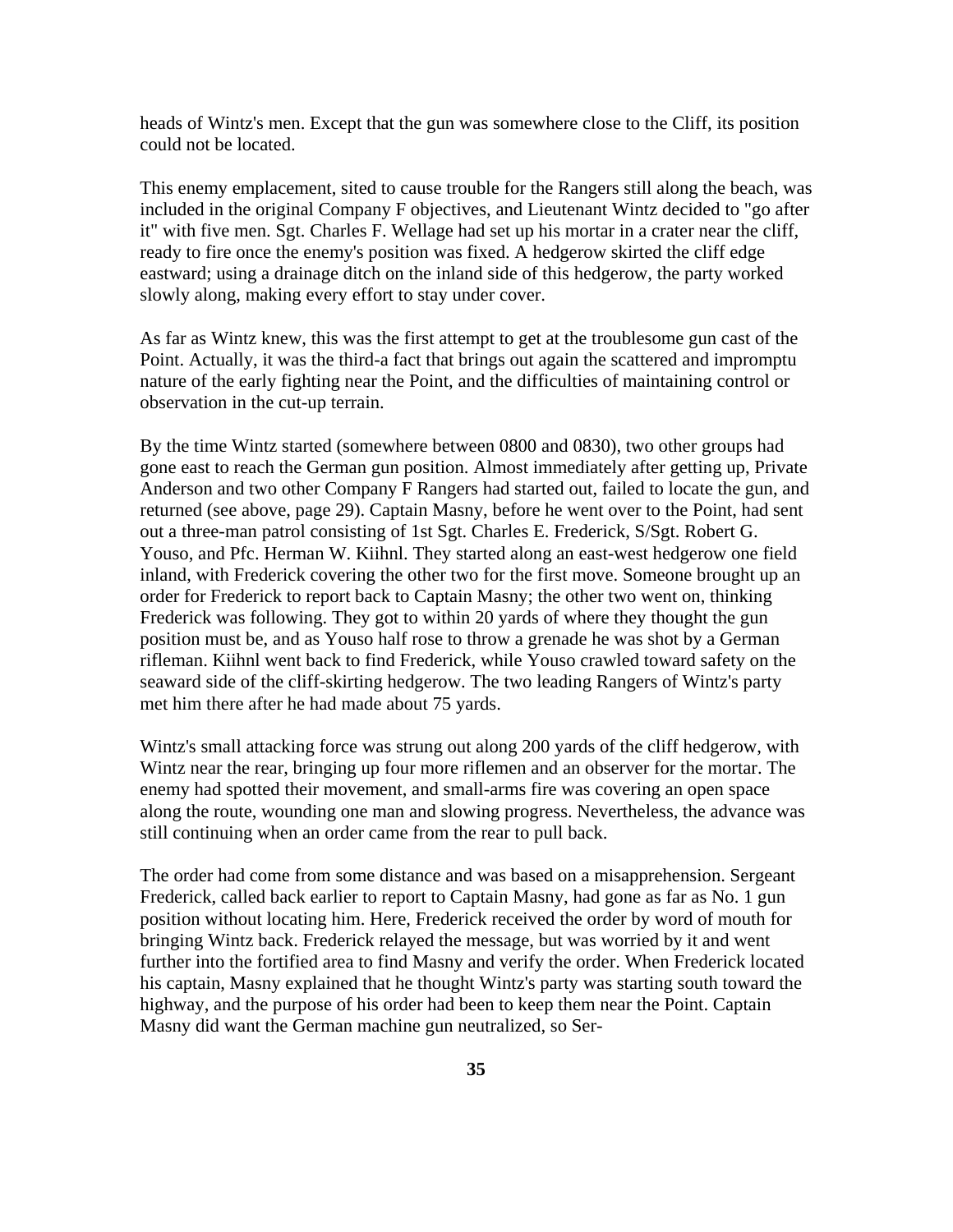geant Frederick sent a messenger at once, revoking the recall order and telling Wintz to push the attack. It was too late; Wintz and his party were back in their starting positions, having brought their two wounded in.

Lieutenant Wintz reorganized for another effort, again along the cliff edge. It was the fourth attempt at the flanking gun position. just after movement started, orders came to halt the attack. The message came on SCR 300, one of the few times that a radio order got through from the CP on the Point to any of the scattered Ranger parties. Colonel Rudder had decided to try naval fire on the cliff strongpoint. Wintz's men were well situated to observe (and enjoy) the results. A destroyer pulled close in, $<sup>1</sup>$  and, according to</sup> the Rangers' recollection, seven salvos were used: they blew the top of the cliff into the sea, and that ended the Rangers' troubles with automatic fire from the eastern cliff position, though German snipers continued to operate from that sector.

It was now well along in the morning (time estimates vary from 1100 to 1200). Before naval fire solved the worst difficulty on the east flank, several hours had been spent in action which illustrated the difficulties of coordinating action among the scattered Ranger parties. Most of the troops from LCA's 883 and 884, originally scheduled to move on to the highway, had become thoroughly involved near the Point and were now kept in the right-angle hedgerow position selected by Lieutenant Wintz at the start of his action. It was suitable for protecting the east side of the Rangers' position from attack.

#### *Morning at the Point: The CP Group*

Colonel Rudder had gone on top at 0745, and established his CP in a crater between the cliff and a destroyed antiaircraft gun emplacement. Most of the assault parties had left the fortified area on their several missions, and Colonel Rudder could only wait for reports. Observation in the churned-up wasteland left by the bombardment was very limited, and for the moment there was little that he could do to exercise control. However, there was some work to do near at hand, as the enemy gave disturbing signs of reviving his resistance close to the Point.

1. According to testimony by the communications section, this was a British destroyer, with spotting done by Lieutenant Johnson, observer of the 58th Armored Field Artillery Battalion.

#### **36**

COL. RUDDER'S CP *was set in a cratered niche at the edge of the cliff. German artillery searched for it, but most of the enemy shells were "overs" into the sea. Lt. Eikner, in charge of the communications section, is near the center, drinking from his*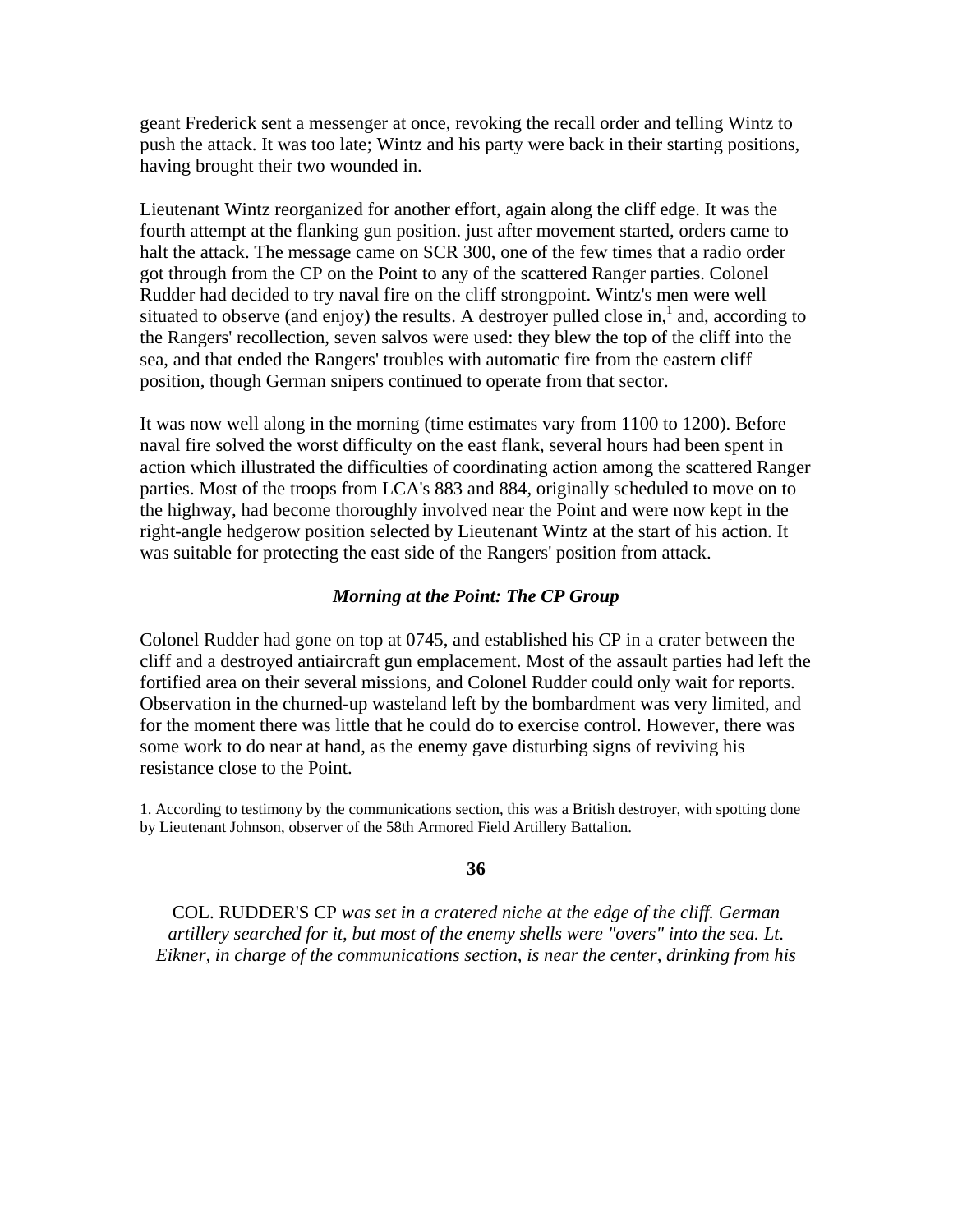



Enemy snipers were active, some of them operating inside the fortified area, and steps were immediately taken to eradicate them. Some of the last parties up the cliff, together with headquarters personnel, were sent out to hunt them down. These efforts, repeated many times, were never entirely successful. Through the rest of D Day, the CP and the whole Point area were harassed by snipers who came out of tunnels and trenches, to find plenty of cover in the cratered debris. Patrols combed over the maze of underground positions, but it seemed impossible to clean them out with the small force available. At no time were the snipers numerous, and there were periods when the Rangers could move in the open with impunity, anywhere on the Point. But these intervals of calm would be broken at any time by scattered small-arms fire from every direction, or by bursts of automatic fire from the German antiaircraft position, 300 yards west on the edge of the cliff. Colonel Rudder sustained a thigh wound from this fire during the morning.

Within a half hour after Colonel Rudder's arrival on top, a first attempt to knock out this western strongpoint had ended with the destruction of Sergeant Spleen's small attacking force (see above, page 24). This made it clear that the antiaircraft position was the main center of enemy resistance near the Point, and the most dangerous because it afforded a base either for attack into the Rangers' foothold on the Point or for efforts to cut off the parties that had gone inland.

Captain Masny, after helping to set up Company F's positions on the left flank, had come over to find Colonel Rudder and was impressed into service at headquarters. He was given the mission of forming a perimeter defense for the CP, using headquarters personnel and any Rangers who had not gone inland. As he was organizing this defense, fire opened up again from the antiaircraft position. Like Sergeant Spleen earlier, Masny collected the nearest men at hand and went out to attack. Starting with eight men, the group picked up a few more Rangers as it went through the fortified area toward the exit road, planning to swing west. Among the additions was a mortar section from LCA 722. Much earlier, this mortar had been set up to deliver supporting fire for the Company E group moving inland under Lieutenant Lapres. S/Sgt. Millard W. Hayden had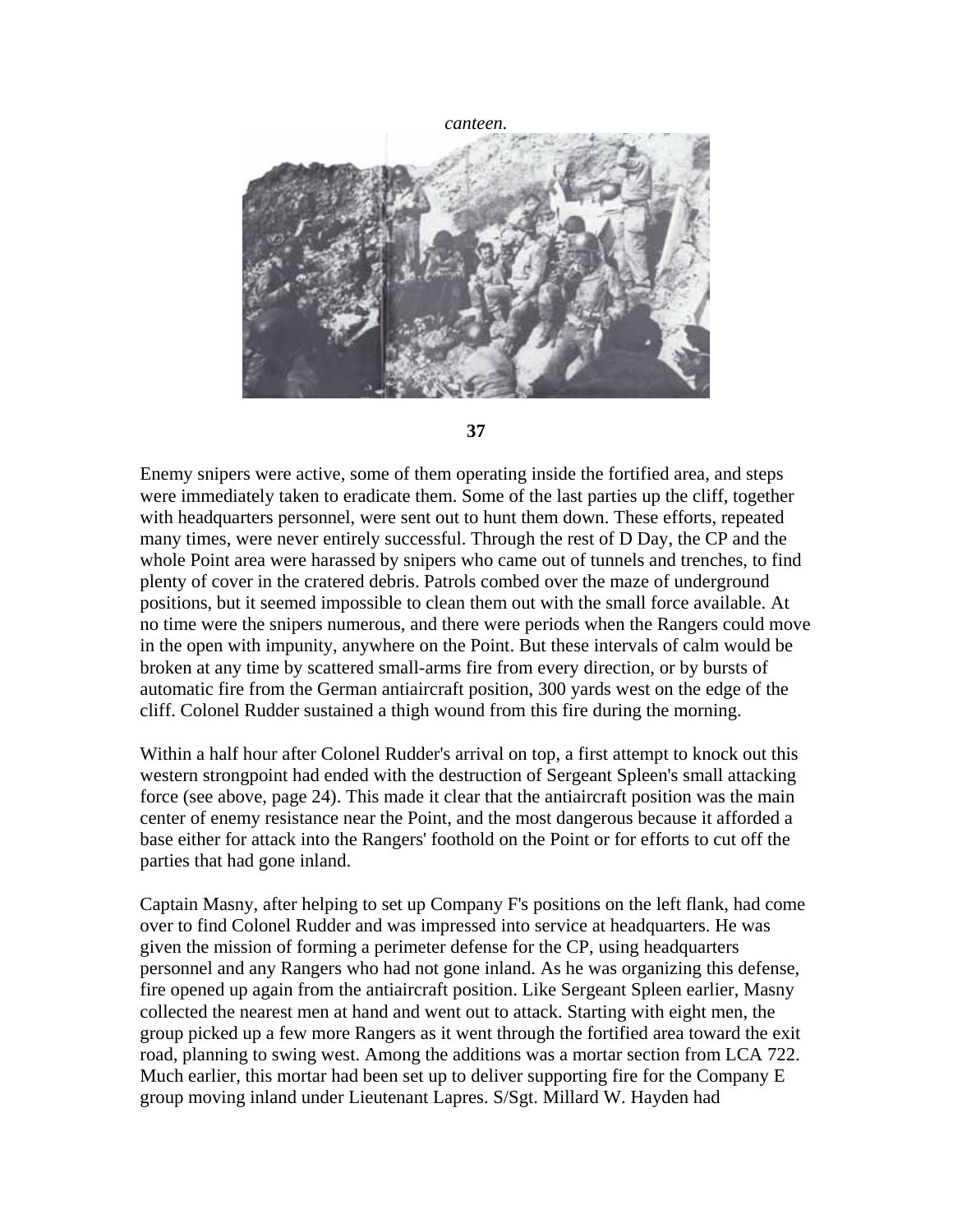accompanied the group, taking with him a sound power phone and half a mile of wire. No calls for fire had come, and communication had been broken off, so the mortar section decided to move inland and join Hayden. Before they had gone far, they were recalled for support of Masny's group, which also had a 30-cal. machine gun, taken off a dukw.

Masny's force turned west where the exit road met the remains of a lane that led toward the enemy strongpoint. They had made only a hundred yards progress when rifle, machine-gun, and mortar fire opened up, from their left flank as well as from the strongpoint. Scattered among craters, the Rangers started a fire fight, the mortar set up in a hole about 50 yards to the rear of the riflemen where Masny directed its fire. When a white flag showed over the German emplacement, the men with Masny were wary and stayed under cover. But two Rangers

#### **38**

on the right of the skirmish line, near gun position No. 6, stood up in the open. Masny's yell of warning was too late to save them from a burst of machine-gun bullets, and the fire fight resumed. German artillery came into action, from somewhere inland. The first rounds were over; the next rounds began to "creep" back until they bracketed the hedgerow-marked lane which was the axis of the Rangers' attack. There the fire held, right on the lane, "the prettiest fire I ever saw" (Captain Masny). His attack was smashed in short order; four men were killed and nearly ever), Ranger in the group was hit. Masny, wounded in the arm, shouted "Withdraw! Every man for himself!" after the second burst, and the remnants crawled back to the exit road and over to the CP, with snipers killing two more on the way. All its ammunition shot away, the mortar was abandoned at its firing position.

That was the last effort of the day to assault the antiaircraft emplacement; the two illfated attempts had cost 15 to 20 casualties. Several attempts were made to knock out the antiaircraft position by naval fire, with the *Satterlee* expending many rounds in futile bombardment. The position was just too far from the edge of the cliff to be blasted off by undercutting fire (such as destroyed the emplacement on the other side of the Point), and yet was too close to the cliff to be reached directly by the flat trajectory of the destroyer's guns, from their lower firing level.

Naval supporting fires nevertheless gave the Rangers inestimable aid, and from very early in the assault. At 0728, the *Satterlee* made its first contact with the Naval Shore Fire Control Party, and was immediately given target requests followed by spotting reports from the shore observers. However, radio transmission was uncertain (SCR 284), and a new difficulty arose when the signals party moved to the CP on top of the cliff. Attempts to communicate by radio drew enemy artillery fire immediately, suggesting that the Germans were picking up the transmission and using it to register on the CP. Lieutenant Eikner then turned to other means, and made successful contact by signal lamps. These were used with good results during the rest of the day, though radio transmission for fire control was resumed in the afternoon! Personnel of the fire control party observed results not merely from the Point but from positions inland, sending spotting data back to the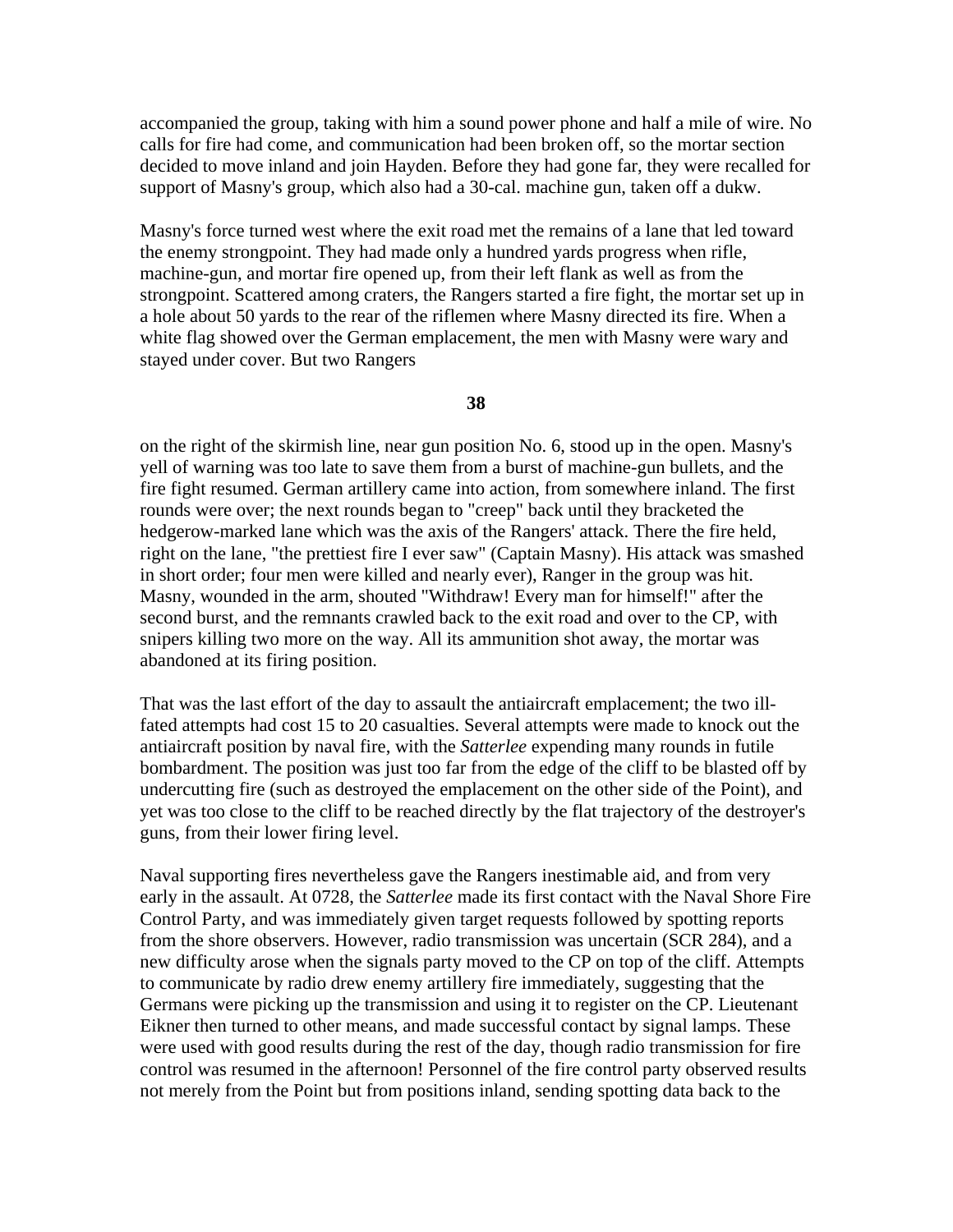Point by SCR 536 for relay to the ships. Targets given the *Satterlee* included inland assembly areas at St-Pierre and Au Guay, road junctions, strongpoints toward Grandcamp, and, especially, the antiaircraft position west of the Point. By 1723 the *Satterlee* had expended 70 percent (the prescribed maximum) of her ammunition, having fired 164 salvos, plus six minutes of fire for effect, in support of the Rangers since H Hour. The *Barton* and *Thompson* moved in near the Point to relieve the *Satterlee*, and before dark the NSFCP transmitted data for night fire on road junctions and other targets.

Little success was had in communicating with friendly ground forces, either the 5th Rangers or 29th Division units. Apparently

1. The *Satterlee*, in its report, placed special emphasis on the excellence of its communication with the shore party, and the effectiveness of the system of fire control. The NSFCP had been on board the destroyer and worked with it in several drills and an exercise, before D Day.

#### **39**

#### **D+2photo**

#### **40**

the SOI had been changed just before D Day without notification to Colonel Rudder's communications section; though Lieutenant Eikner more than once contacted friendly units ashore at the main landing beaches, he was unable to get any answers or to stay in touch. He attributed this to his inability to give proper authentication to his messages. Colonel Rudder thus was in complete ignorance of the progress of the great assault at Omaha Beach, for the naval vessels, if they had any information, did not send it to the Point. Between noon and 1300 Colonel Rudder sent out a message by all available means, SCR 300, SCR 284 (through the *Satterlee*), and pigeon: "Located Pointe du Hoe—mission accomplished—need ammunition and reinforcements—many casualties." By 1500 the 116th Infantry replied, stating its inability to decipher the message, which was repeated. About the same time, the destroyer relayed in reply a brief message from the 1st Division commander, General Huebner: "No reinforcements available." The Rangers' noon message was the only word received from Pointe du Hoe on D Day by higher headquarters (V Corps had it by mid-afternoon), and was the cause for considerable anxiety as to the Rangers' situation.

The medical section with the Ranger assault force passed a busy morning. Capt. Walter E. Block and two of his enlisted personnel came in on LCA 722; three aid men were distributed in other craft. The aid men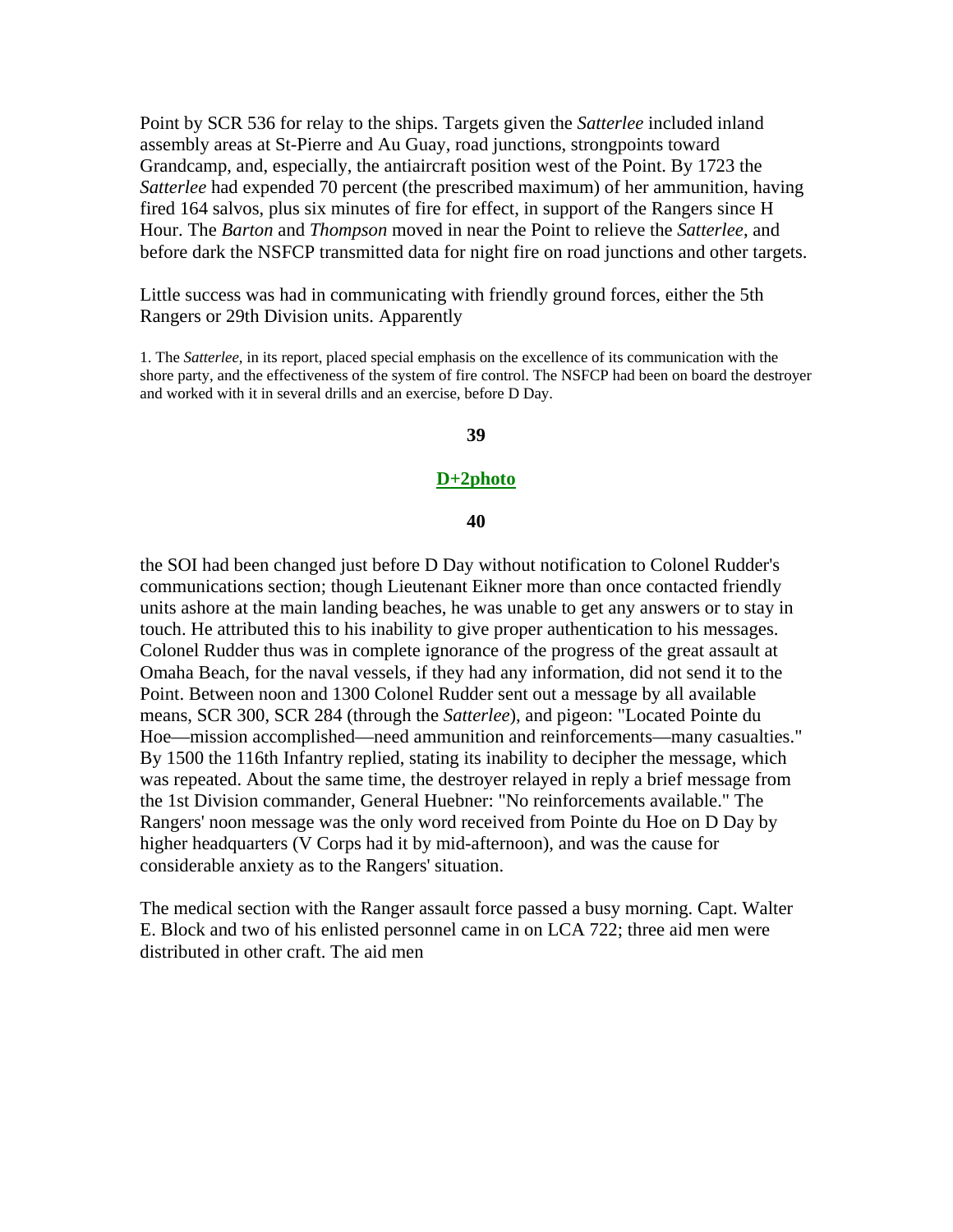

AFTER RELIEF ON D+2, *when American flag had been spread out to stop fire of friendly tanks coming from inland. Some German prisoners are being moved in after capture by the relieving forces*.

**41** 



MAP NO. 6-Afternoon Counterattacks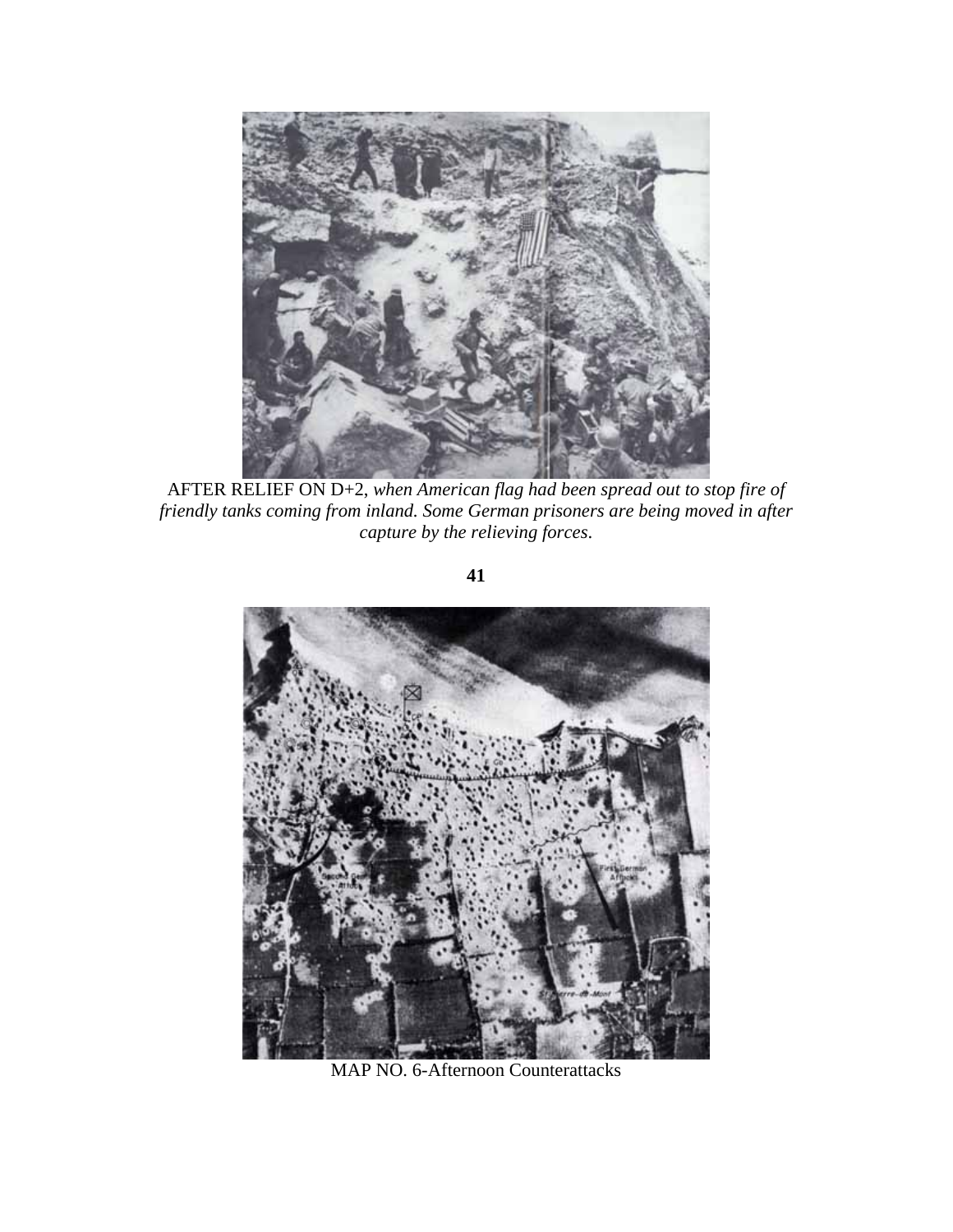## X-Area reached by German counterattacks. Y-Enemy resistance areas.

had pack carriers with 50 feet of rope coiled on top, so that if enemy fire made necessary a quick crossing of the beach the packs could be left behind and pulled over later. The two men with Captain Block carried aid kits, and Block himself lugged an 81-mm mortar shell case, waterproofed to serve as a container for medical supplies. All the equipment was got to the cliff base in good condition. When the CP moved to the top, Block

## **42**

left one man to care for some seriously wounded Rangers who could not be moved from the beach. Later in the morning one of the aid men and Lt. Col. Trevor, British Commando officer who had accompanied the assault, assembled sections of an extension ladder on the beach and got it mounted conveniently for service in moving wounded and getting supplies up the cliff.

Colonel Rudder and Captain Block were concerned over the problem of caring for the considerable number of wounded, many of whom needed to be evacuated. At 1350, by signal light communication, the destroyer *Barton* was asked to send in a boat to take off the casualties. At 1430, a small motorboat from the *Barton* made the attempt, towing a rubber boat astern. Enemy machine-gun fire from along the cliff s east of Pointe du Hoe harassed the *Barton*'s motorboat, wounding one of the crew and preventing a landing. Block had to leave several of the seriously wounded Rangers overnight on the beach, in a cave at the base of the cliff.

## *Afternoon Counterattacks*

The Germans made two efforts against the Point during the afternoon, both of them hitting Lieutenant Wintz's force from south and west (**Map No. 6**, page 42).

The first attack came over the fields that stretched toward St-Pierre-du-Mont, where Lieutenant Wintz's Rangers spotted riflemen coming through the craters, with at least one machine-gun section. When the enemy reached the hedgerow one field south of Wintz's line, they set up the machine gun and started a fire fight that went on for an hour. Some artillery and mortar fire supported the effort, but most of the enemy shells went over into the Point area. Company F had a mortar in position, but it was short of ammunition and held its fire. They had no BAR's on the flank facing the attack, and naval fire could not be called on against the Germans so close to the Ranger lines. The attack was met and stopped by well-sustained rifle fire; after a time the German fire weakened and men could be seen drifting back. Wintz's force sustained no casualties.

The next German effort came shortly after 1600 and was much more dangerous. It hit the right end of Company F's thin line. Two BAR's as well as the mortar section were on this wing, but only a few riflemen, and the right flank (toward the antiaircraft position) was "in the air." Moving near the exit road, the Germans were close in on this flank before